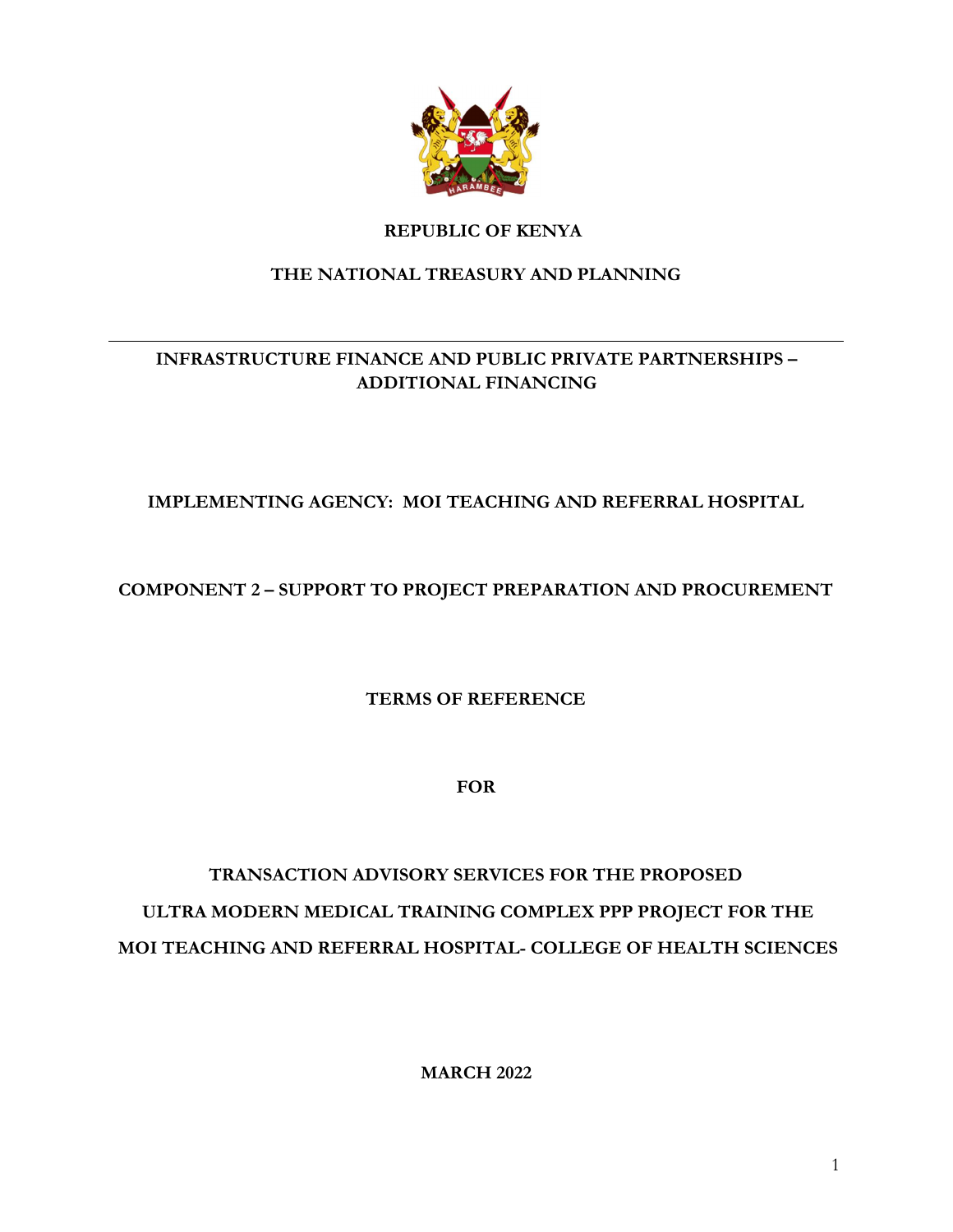#### 1. Introduction

- 1.1. Vision 2030, Kenya's national long-term development strategy covering the period 2008 to 2030, places emphasis on rebuilding and creating the much-needed infrastructure in the country's journey towards poverty reduction as well as social, political and economic transformation. However, in a time of constrained public budgets all competing with development pressures especially in the social sectors (particularly in health and education), and rising public expenditure demands from the current and new devolved structures, the Government of Kenya (GOK) is facing a significant fiscal deficit challenge, which increases the infrastructure funding gap.
- 1.2. Responding to this challenge, the GOK, through its National Treasury, has made infrastructure development and public service provision through Public Private Partnerships (PPP) a priority mechanism that can help it address this major infrastructure funding gap and achieve the benefits of successful PPP investments including: substantial private investment; transfer of significant risk to the private sector; improving access to infrastructure; creating higher quality assets with better operation and maintenance; and helping achieve better value for money. Details relating to the legal and regulatory regime for PPPs can be found at www.pppunit.go.ke.
- 1.3. As part of its overall PPP Program, the GOK has identified the health sector as one of the priority infrastructure sectors for PPP investment for which a number of prospective Projects have been identified and considered, including the Moi Teaching and Referral Hospital Ultra-Modern College of Health Sciences Project. This is on account of the fact that teaching hospitals train future healthcare professionals; conduct medical research and fulfill a distinct and vital role in the delivery of patient care. Kenya currently experiences a key shortage of health workers of all levels; it is, therefore, that strategies to boost the increase of health workers and facilitate the attainment of universal healthcare in the country are formulated in that regard. The Moi Teaching and Referral Hospital College of Health Sciences Project is seen as one of the potential drivers of this success.
- 1.4. Moi Teaching and Referral Hospital (MTRH) is a level 6B National/International Teaching and Referral Hospital offering Outpatient, Inpatient, and Specialized healthcare services. It is located along Nandi Road in Eldoret Town, Uasin Gishu County (310 Kilometers Northwest of Nairobi). The Hospital serves residents of 22 Counties in Kenya, parts of eastern Uganda and southern Sudan with a population of approximately 24 million.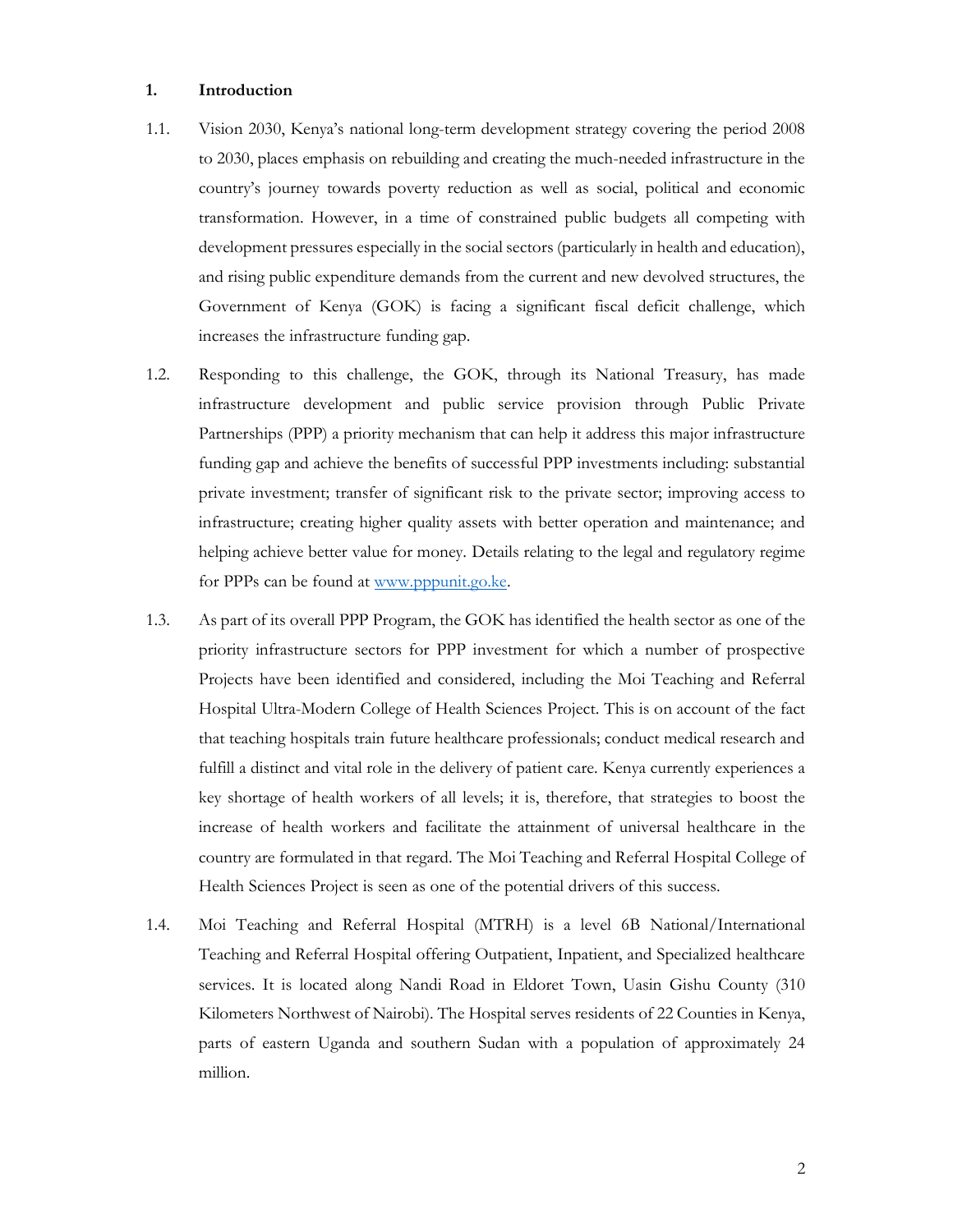- 1.5. MTRH started operations in 1917 with a bed capacity of 60 to cater for the health needs of Africans. It later served as a District Hospital before attaining referral status vide Legal Notice No. 98 of 12th June 1998 of the State Corporations Act (Cap 446). Currently the bed capacity is 1020 with an average number of 1200 inpatients at any time and 1500 outpatients per day.
- 1.6. MTRH established the College of Health Sciences (CHS) as one of its Directorates in order to deliver its teaching mandate. The College was established in 2004 as an upgrading center for the enrolled community nurses. Its offering has since increased to 17 courses, of which 7 are basic courses and 10 are specialized courses. The College has experienced an increase in demand over the years with the number of qualified applicants far exceeding intake due to capacity constraints within the existing facility.





Figure 1:Enrollment vs Applicants

- 1.8. Since inception, the number of qualified applicants for the various courses being offered have exceeded the actual enrollment and grown at a compounded Annual Growth Rate (CAGR) of 9%. Student enrollment over the same period has grown at a rate of 5.1%. This mismatch between qualification and enrollment is a reflection of the capacity constraints that the CHS has endured over the first 17 years of its life. It is for the same reason that the College has two intake cycles per annum. The College is competitive in attracting students on account of the following factors:
	- The diversity of its courses in terms of target groups with basic courses for high school graduates and specialized post graduate courses for working professionals;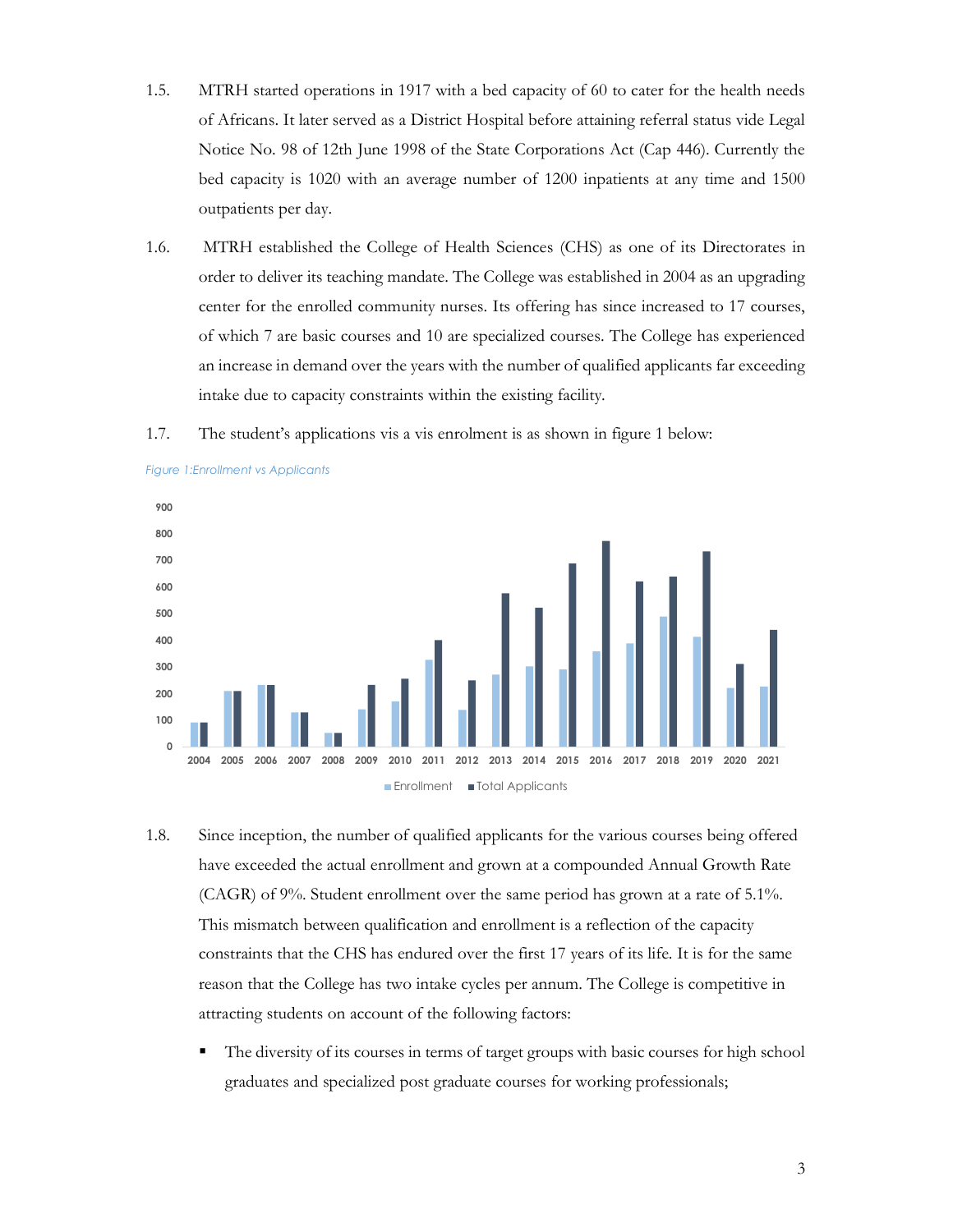- High graduation rates in the order of 95% of intake. As a result, the College has seen over 3,000 students graduate since inception. Most of its graduates' secure employment in both public and private health facilities, locally and abroad, thus making the College a popular choice among interested students;
- The College has a competitive advantage in various courses., it is the only institution in the Western part of Kenya that offers the Anesthetic Assistant and Mortician Services certificate courses; and
- The demand from local government entities such as the counties of Machakos, West Pokot, Kericho and Kisumu, to train their healthcare workers on specialized areas such as peri operative nursing, critical care nursing and renal/nephrology nursing. Despite the need and market interest for the training the College has not been able to address the requests due to the limited infrastructure available. The resultant effect has been that both the employers and potential trainees have not achieved their training needs, while the College has missed out on the income that would have been earned.
- 1.9. The College is registered by the relevant bodies, which include the Ministry of Education, Science and Technology; the Kenya National Examination Council (KNEC); the Technical and Vocational Education and Training Authority (TVETA) and the Kenya National Qualifications Authority (KNQA). The courses being offered are regulated by the Nursing Council of Kenya (NCK); the Clinical Officers Council (COC) and the Association of Medical Records Officers of Kenya (AMRO-K).
- 1.10. The CHS occupies an area of about 1.5 acres (5713 m<sup>2</sup>) within the precinct of the MTRH. The College is housed in old buildings, many of which are low-grade residential houses built before independence and not suitable for the instruction functions that the CHS is mandated with. Moreover, some of the structures are temporary in nature erected to somewhat ease the acute shortage of facilities. The College does not have proper student accommodation facilities. Some of the students are housed in old houses that were previously staff quarters located within the hospital premises while the majority of students stay off-campus in informal privately provided dwellings.
- 1.11. It is against this foregoing that the idea to develop an ultra-modern training complex and associated facilities was conceived. The project is expected to comprise: teaching facilities that include 32 classrooms that can accommodate an estimated 3,000 students; staff offices; two skills labs; one library; an administration block; student accommodation space to house up to 800 students and games and recreational facilities. The project will also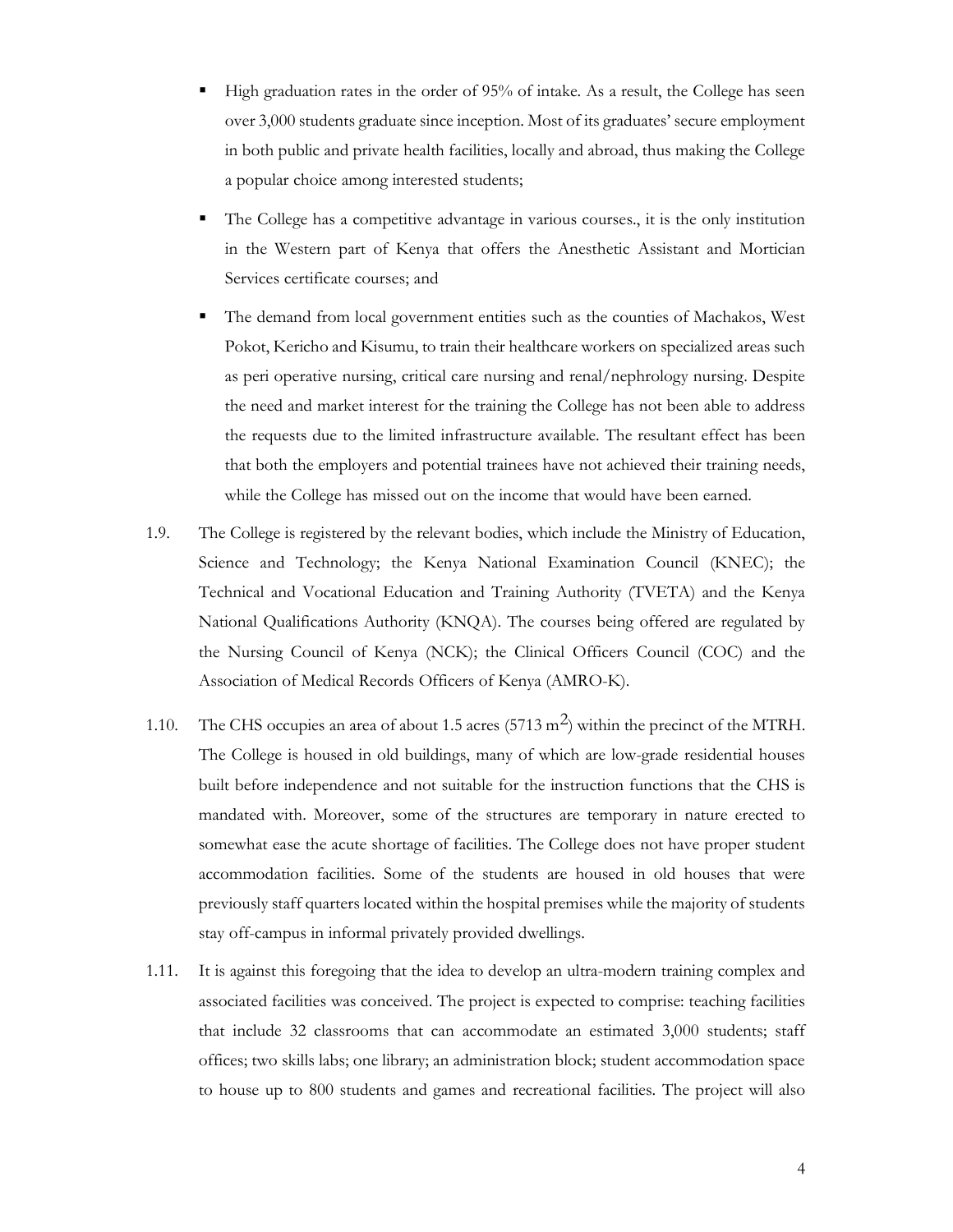include a component of facilities management. The proposed CHS is expected to be delivered and operated as a PPP project under contract formats and terms consistent with the provisions of the PPP Act (2013).

- 1.12. As a first step in getting the Project underway, MTRH seeks the services of a Transaction Advisor (TA). The TA will be tasked with undertaking a feasibility study of the proposed Project and, if confirmed as feasible for delivery through the PPP mode, advance it to procurement through provision of the necessary support to the Contracting Authority (CA).
- 1.13. As indicated in above and for the avoidance of doubt, a decision to proceed to the procurement phase will be made on the basis of the findings of the feasibility study and the subsequent decision by the CA.

#### 2. Scope of Work

#### Inception Report:

2.1 The Transaction Advisor shall prepare and submit an Inception Report to the Contracting Authority. The Inception Report shall elaborate the TA's submission towards carrying out all activities and deliverables under both phases. It will detail the methodology to be followed, the proposed work plan, the interim and final delivery milestones, the schedule of timing for the deliverables and the frequency of the reports that are to be produced.

#### Phase One:

The first phase of the assignment is the project feasibility study assessment with the expected outcome of this stage being a comprehensive feasibility study report that includes the following key components:

#### 2.2 Needs Assessment and Economic Analysis:

The main objective of this component of the assignment is that the TA should assess the current situation that the existing College faces alongside an industry assessment of the health care sector in Kenya with a focus on the output of trained medical professionals relative to the demand trajectory. The TA should clearly define demand including breakdown of the courses and the cost of tuition in the country. The demand forecasts should then inform the optimization of the capacity of the proposed facilities. Lastly, the TA is to undertake an economic review to assess the net benefits of the project to the economy. An economic and social cost benefit analysis will comprise both a qualitative and quantitative assessment of the economic and social costs and benefits of the proposed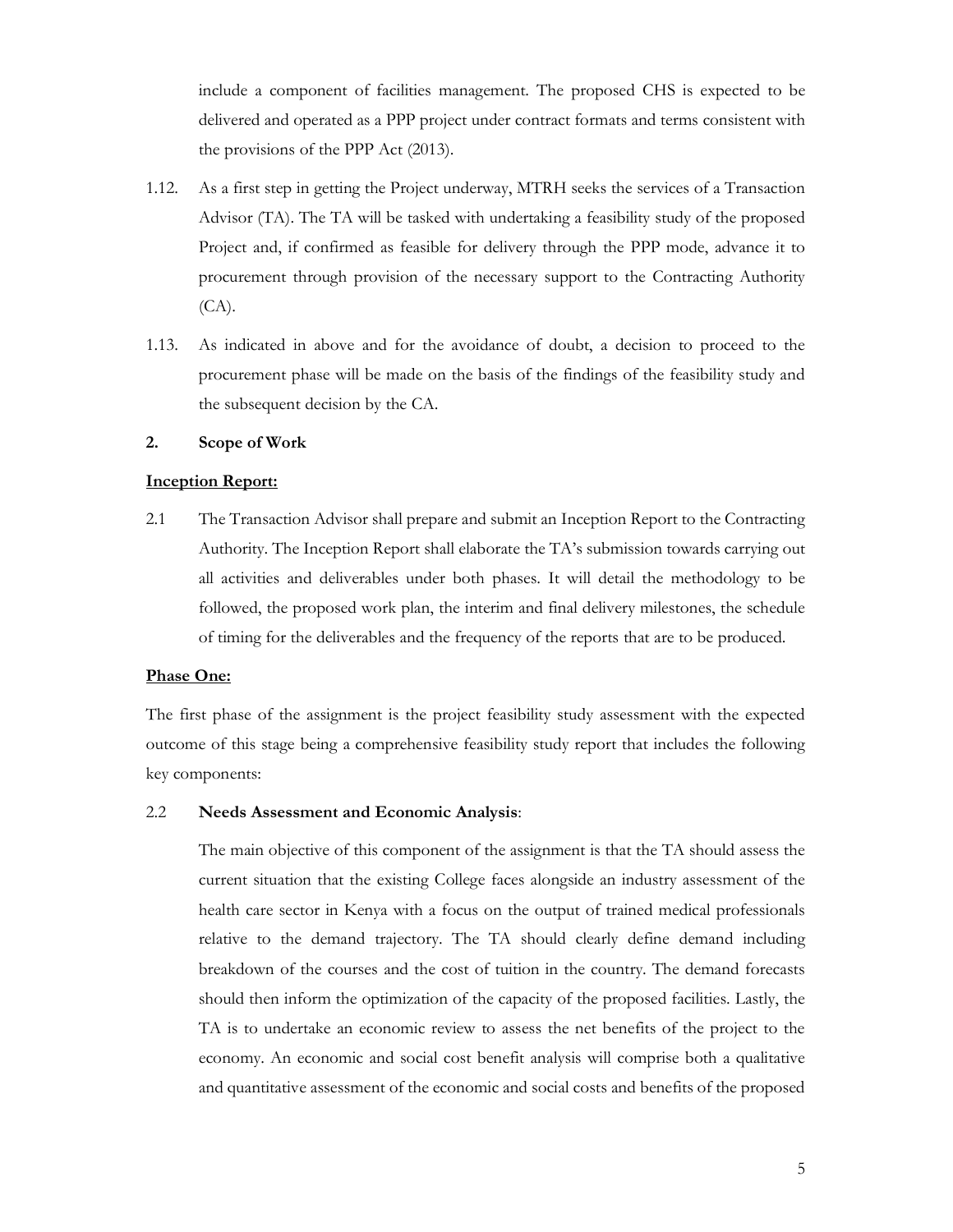Project including a determination of the Economic Internal Rate of Return and the Benefit-Cost Ratio for the Project. The viability study should also include ranges of estimates on key health outcomes such as reduction of patient waiting times; increased clinical application of specific technology; access to treatment, mortality rates, cost savings, etc.

2.3 Project Due Diligence: The TA is expected to undertake Project due diligence to cover technical, legal, financial, social and environmental aspects of the proposed Project. This is further discussed in this section.

2.3.1 Technical Options Analysis: The technical due diligence will, among other things, address the following:

- Undertake site assessment covering engineering & topographic surveys, soil investigations, supporting infrastructure – connecting roads, access to utilities etc. Establish suitability of the site.
- Assess the condition and requirements on the supporting infrastructure for the project. and recommend ancillary infrastructure requirements of the proposed Project;
- Undertake an asset condition assessment survey of existing CHS facilities, assess their life with respect to the needs established for the project. Assess the suitability for rehabilitation etc.
- Undertake design options analysis on various technical combinations for constructing the project including phasing of the project, recommend construction design options including architectural master plans. Architectural master plans should include building plans, elevation, land scape layouts etc.
- Assess and formulate the technical specifications for the selected option and the project components necessary to construct the CHS to the standard required, including an assessment of the project site, the teaching facility and equipment required to efficiently run the facility.
- Set out a detailed operations and maintenance plan for the project assets;
- **Prepare an equipping and maintenance plan for the equipment required for the project.** Estimate the full life cycle costs of the outline design and the proposed technical solution;
- Set out the implementation schedule for the proposed Project with an optimization of the project tenure.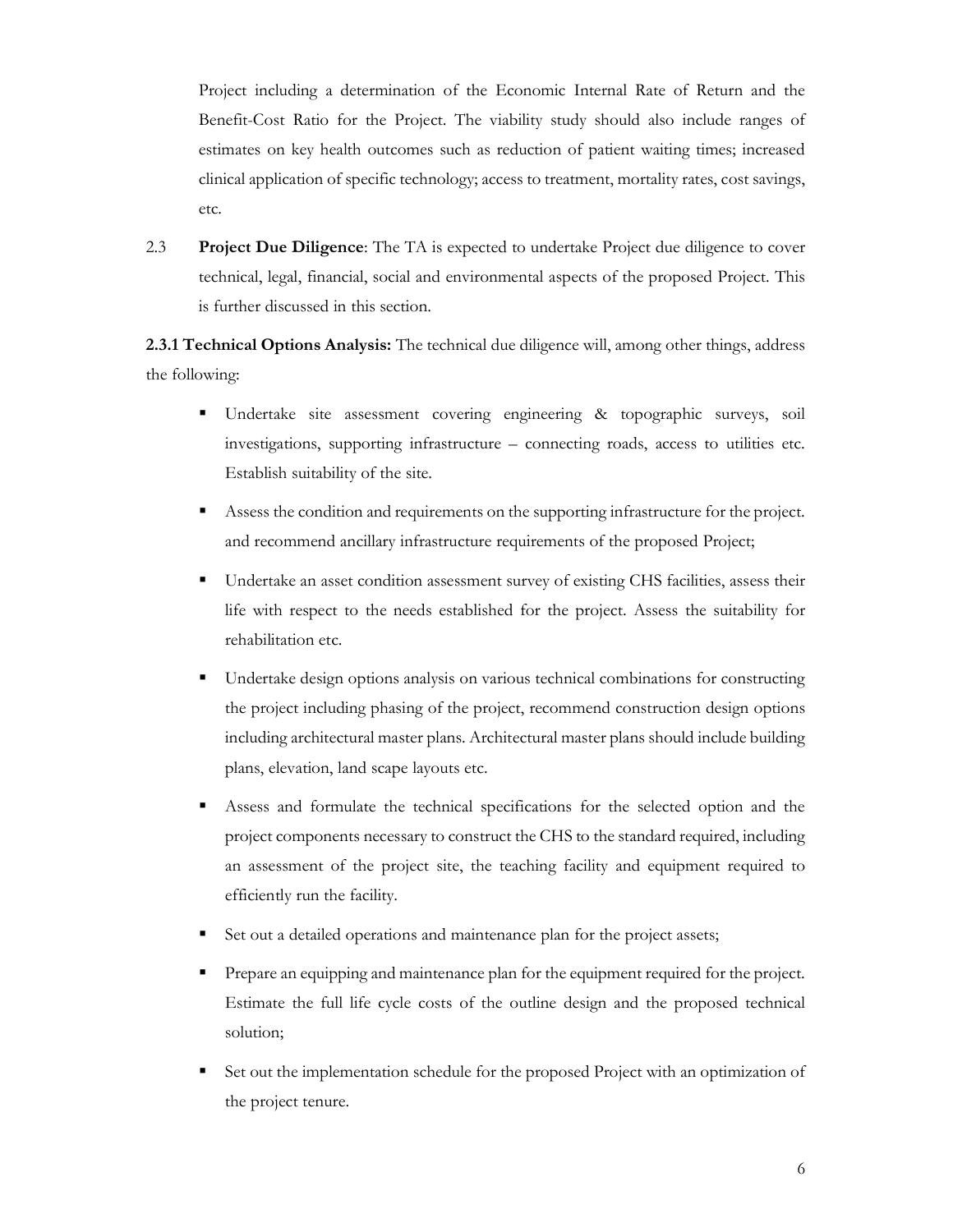- Build the Public Sector Comparator using historical data from MTRH to be used in the financial model to determine the Value for Money and;
- **2.3.2** Legal Due Diligence: The legal due diligence component of the assignment is expected to cover a range of areas, including but not limited to:
	- Whether the applicable legal, regulatory and institutional framework permits MTRH to implement the proposed project as a PPP project;
	- Provide guidance on the form of agreement that should be signed between the private partner and MTRH;
	- Identify the mandatory approvals and consents from the relevant regulatory body(ies) that will be necessary to facilitate delivery of the project;
	- Ascertain the existing regulatory and institutional framework sanctions on the proposed PPP option;
	- Identify the licenses and permits that may be required for the delivery of the project.
	- Propose appropriate institutional arrangements for the Project taking into consideration the roles and responsibilities of MTRH and other government agencies and entities, private sector, other stakeholders, including users and the public at large; and,
	- Consider and advise on matters relating to land use and planning consent specific to the proposed Project.
- 2.3.3 Financial Modelling: The financial modelling will entail the construction of a financial model, which will be used as a standard financial model for the Project, based on the same output specifications assumed in the proposed PPP structure. The Transaction Advisor, through a combination of their experience and econometric modeling, is expected to determine the rate of return expectations of potential private sector bidders. The model should, therefore, cover the same categories of whole life-cycle costs as the proposed technical solution and be within comparable contract period(s). The financial modelling should consider the following: -
	- Make financial accounting and economic assumptions to be used as reliable inputs for the financial model;
	- Economic cost benefit analysis of the Project and alternative technical solutions;
	- Determination of revenue requirements to meet project funding needs;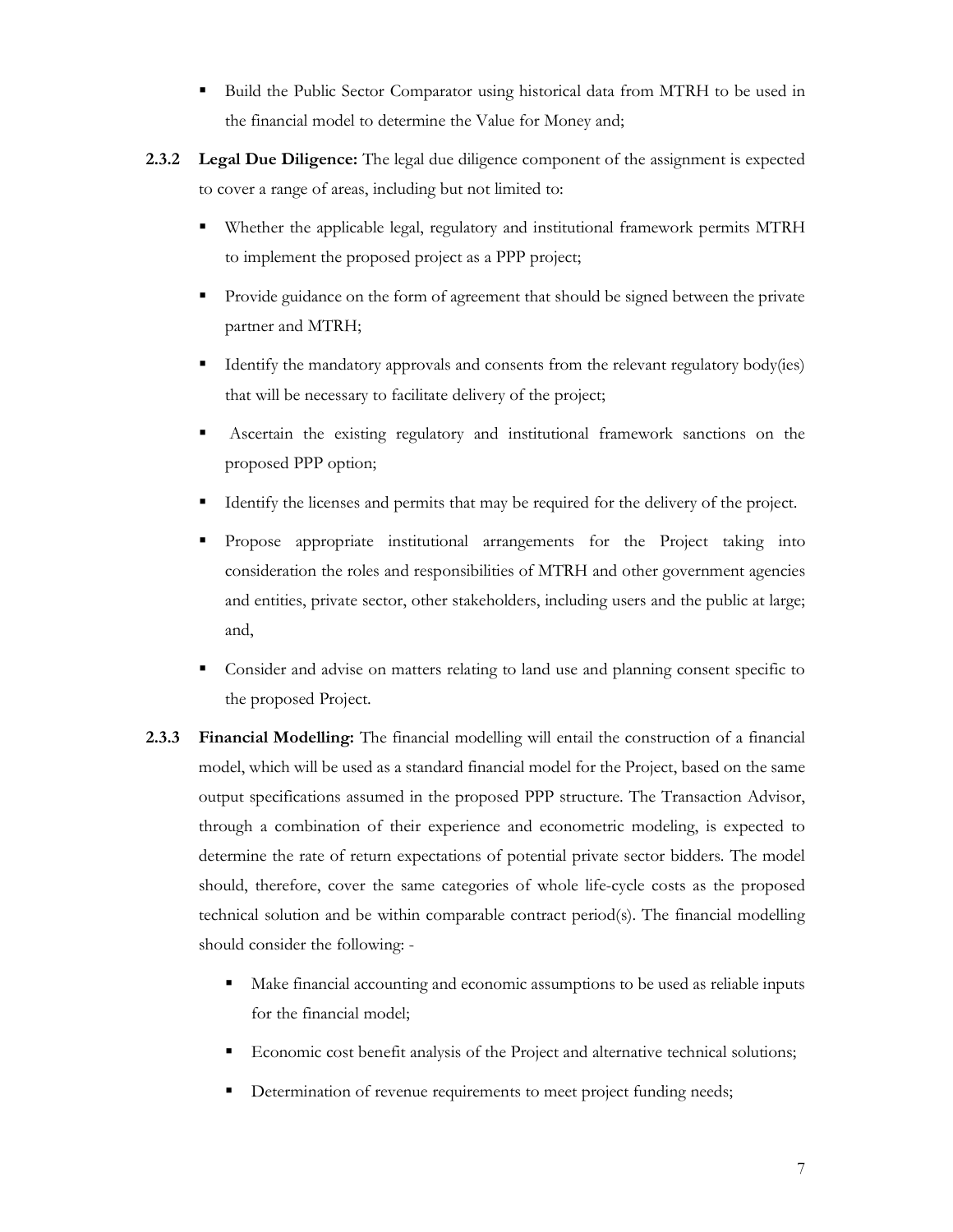- Undertake demand assessment for the CHS, affordability levels for the tariffs and occupancy levels for "user pays" required by the project in order to attract private sector investment to the Project;
- Evaluation of economic justification for implementing the Project through a PPP model, at different levels of 'return to the private partner.
- Evaluation of affordability of the project to prospective students of CHS
- Determination of the Project's financing requirements and the evaluation of alternative financing structures and sources;
- Evaluation of alternative procurement options and PPP options, including value for money analysis;
- Sensitivity analysis to determine the impact of changes in some key variables on all critical output parameters such as cost overruns and delays in Project completions;
- Render key financial viability metrics for ease of analysis such as Annual Debt Service Cover Ratio (ADSCR), Loan Life Coverage Ratio (LLCR) and Financial Net Present Value (FNPV); and
- Undertake a comprehensive Value for money assessment, utilizing information received from the public sector comparator constructed in section (2.2.1) above.
- 2.3.4 Environmental and Social  $(ExS)$  Due Diligence: The scope of this will be to review and update the already existing ESIA report to account for any risks that may arise from the proposed project delivery model. The EASIA will be done in accordance with the Environmental Impact and Social Assessment and Audit Regulations, 2003 established under the Environmental Management and Coordination Act (EMCA), 1999 (amendment) 2015 of Kenya and the World Bank Safeguards Policies. There exists an ESIA for the project the scope of work will therefore include the review and the updating of necessary elements of this study in line with the laws mentioned above.
- 2.4 Risk Assessment. The Transaction Advisor is expected to do a comprehensive risk assessment and set out a risk allocation matrix including the identification of risks, allocation of risks, quantification and proposal of methods for mitigating the identified risks. This information shall be of interest to MTRH in its review of the fiscal risk commitments and contingent liabilities assumed in the proposed Project structure. The risk matrix shall contain the following information:
	- Risk and its description;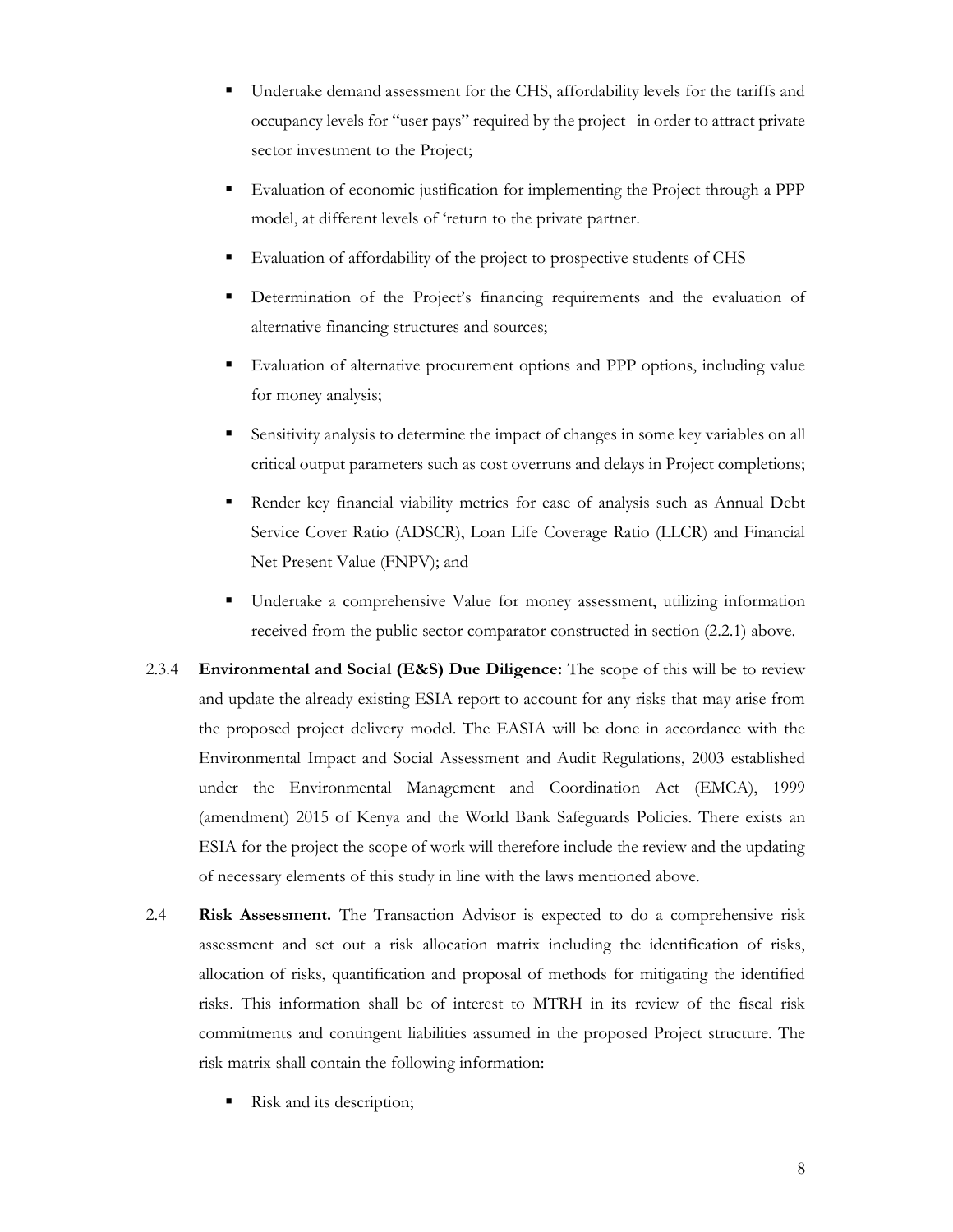- Expert's estimate of the probability that the risk will be realized, together with the rationale/assumption;
- Expert's estimate of the impact of the risk as a percentage of the base;
- The base or amount;
- Most likely timing of the risk event;
- Cost of the risk in NPV terms;
- Risk distribution between public and private parties in terms of percentage of costs borne;
- Distribution of cost of the risk between parties in terms of NPV amount; and
- Mitigation of risk including proposals of potential government support measures, as defined within the confines of the Government Support Measures Policy, 2018, required to make the project attractive
- 2.5 Procurement and PPP Structure Options Analysis: The Transaction Advisor will be expected to formulate a suitable PPP Project structure providing the following: -
	- Detailed description of the type of PPP Project option proposed and the rationale for its selection, including feedback from the investor sounding exercise;
	- Anticipated key roles and responsibilities of the private sector and MTRH;
	- A summary assessment of the proposed Project fiscal impact on public finances
	- Construction, and operational efficiencies that may realistically be expected of the private sector;
	- A summary of the output specifications for the Project;
	- Other potential services that may be provided or commercial activities that may be undertaken by the private partner and not included in the initial Project description;
	- Outline payment mechanism;
	- Indicative financing structure (appropriate equity returns, debt service cover rations and costs of debt etc. and;
	- Set out the envisaged PPP Project procurement process map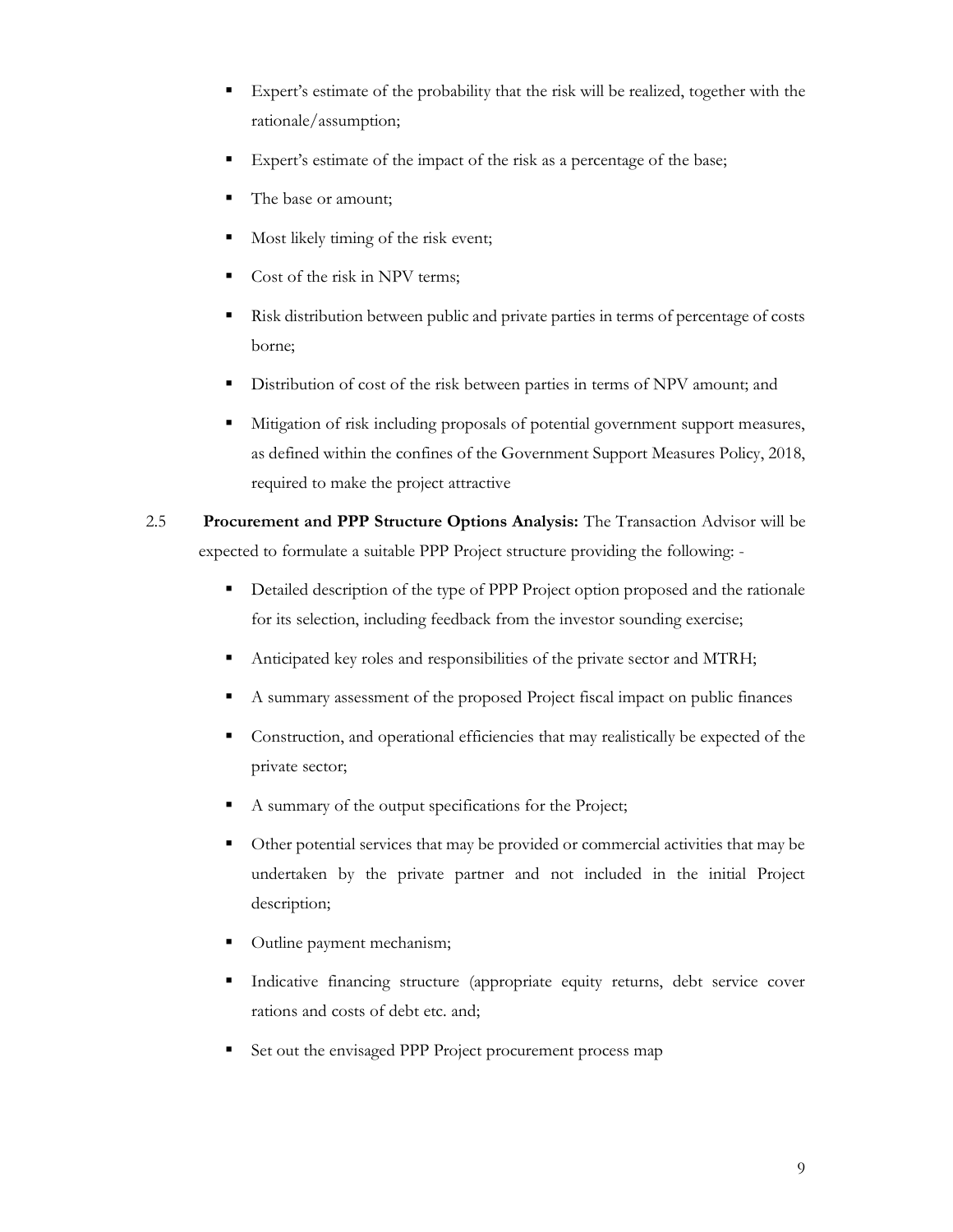- 2.6 Market Sounding and Investor Consultations: The Transaction Advisor will be required to carry out a comprehensive market sounding exercise to get feedback from investors on the proposed project structure which will then feed into various elements of the project.
- 2.7 Project Agreement Head of Terms: Based on the proposed risk allocation and PPP Project structure in 2.3 and 2.4 above, the Transaction Advisor will be expected to set out the heads of terms for the Project Agreement whose conclusion would mark the culmination of the PPP Project procurement process. The Project Agreement heads of terms will set out key contract provisions.
- 2.8 Support to the CA: The Feasibility Study (FS) Report will be submitted in the first instance to MTRH and the PPP Unit, and subsequently to the PPP Committee for approval. The consultants shall complete all required documents--basically the FS and the Fiscal Commitment and Contingent Liability (FCCL) estimates--to be submitted to the CA Node, the PPP Unit and PPP Committee, and assist MTRH (including the conduct of Project briefings). The Consultant shall address all of the MTRH's PPP Node, Project Appraisal Team (PAT) and PPP Unit concerns until the approval is accorded by the MTRH Node and the PPP Committee. The Consultant will also provide assistance in securing approval of the estimated FCCL funding by the Public Debt Management Office (PDMO) through the preparation of the FCCL estimates required under the FCCL Framework for PPP projects in Kenya. If necessary, the TA shall assist the CA in obtaining PPP Committee approval for public sector support to the Project (financial, guarantee, legal etc.) as recommended in the Feasibility Study. The Consultant will also assist the CA in securing the necessary NEMA approvals on the ESIA.

#### Phase Two:

Once the project feasibility study has been completed and approved by the relevant approving bodies, the CA will make a decision whether or not to proceed to the next stage of the project which is the Procurement Stage.

## 2.9 Procurement of the PPP Project.

This stage of the assignment will entail several components, which are outlined below:

Project Information Memorandum (PIM): The Transaction Advisor will be expected to prepare a PIM for issue to interested parties that may wish to participate in or learn more about the proposed project. The information contained in the PIM should be of a non-confidential nature. The PIM will include (but is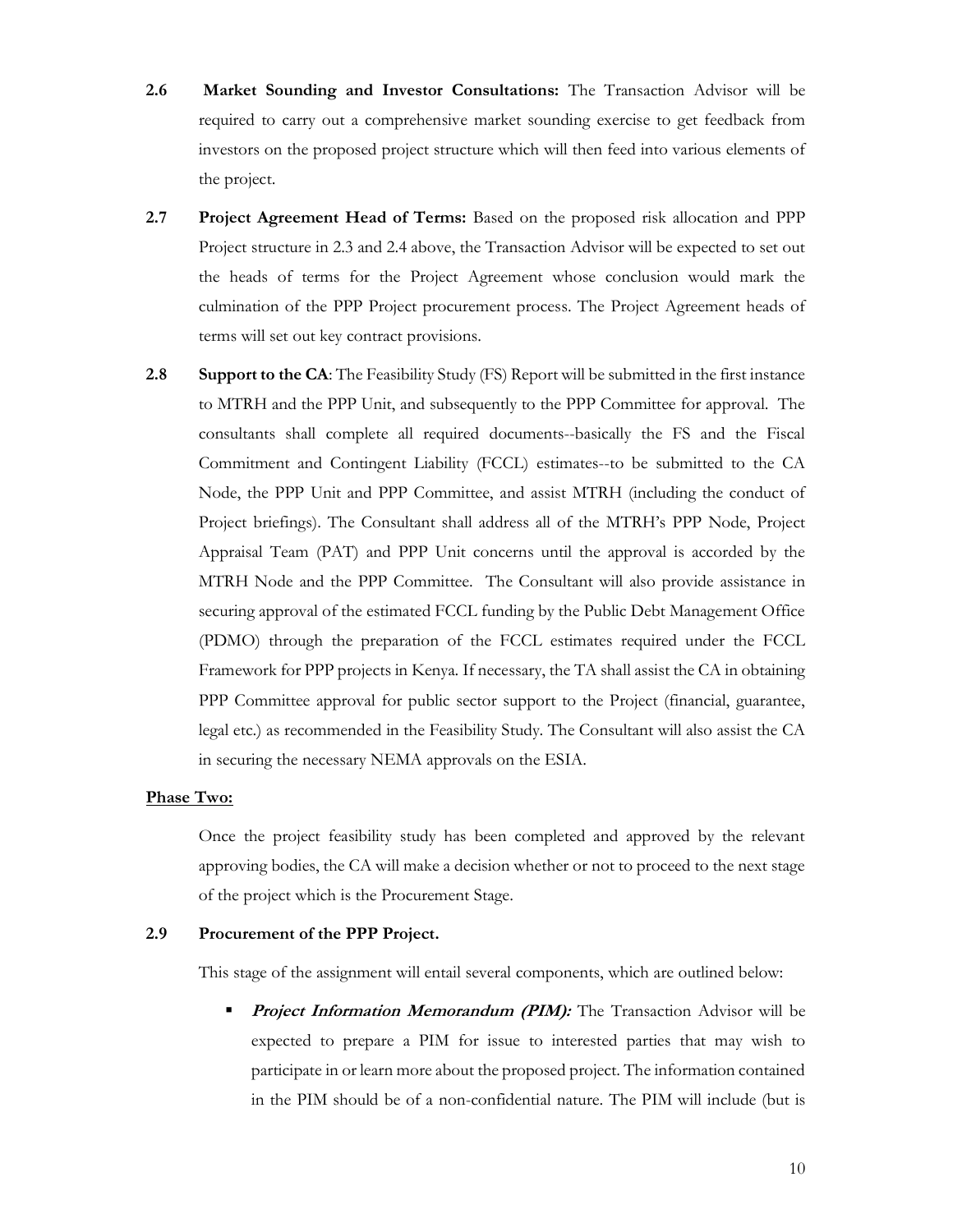not limited to) the following information: background and rationale for the proposed project including country context; statement from the appropriate Minister in support of the proposed project; a summary of the key business case issues; project scope; regulatory issues; project term; other unique project matters; key project participants and timetable for implementation

- **Prepare the advertisements and notices** required for the launch of the procurement processes
- **Request for Qualification Documentation (RFQ).** The Transaction Advisor will propose and agree on the content of the RFQ document with MTRH and other specialist advisers; recommend the technical and financial pre-qualification criteria for the prequalification of bidders, in line with market practice and comparable transactions (where possible); based on selection criteria agreed by MTRH, coordinate and lead the development of an evaluation framework for prequalification of bidders with relevant input from MTRH and other advisers as appropriate and take a leading role in the development of the RFQ, ensuring input from the CA and any specialist advisers
- **Prequalification:** The TA will provide advice and support to the Prequalification Committee in the evaluation of the technical, financial and legal responses received in the RFQ submissions from Prospective Bidders. In addition, they will provide input to, and support the production of the evaluation report on the RFQ submissions for approval by assisting the CA in non-logistical preparations for a bidder conference and support such conference as required.
- **Request for Proposals (RFP) Documentation.** The TA will take the leading role in the production of the RFP documentation, including but not limited to: production of the "Instructions to Bidders" section of RFP ensuring key input from MTRH and other specialist advisers; setting the detailed deliverables list; develop the PA for issue to Bidders with the input of other specialist advisers; develop the payment mechanism and performance standards; setting up and managing the content, and access to the project data room; support MTRH in obtaining approval to issue the RFP; production of evaluation criteria for approval by MTRH and other specialist advisers for inclusion in the RFP; assist MTRH to obtain all required statutory approvals; draft appropriate statutory notices for publication and obtain approval to publish same through MTRH.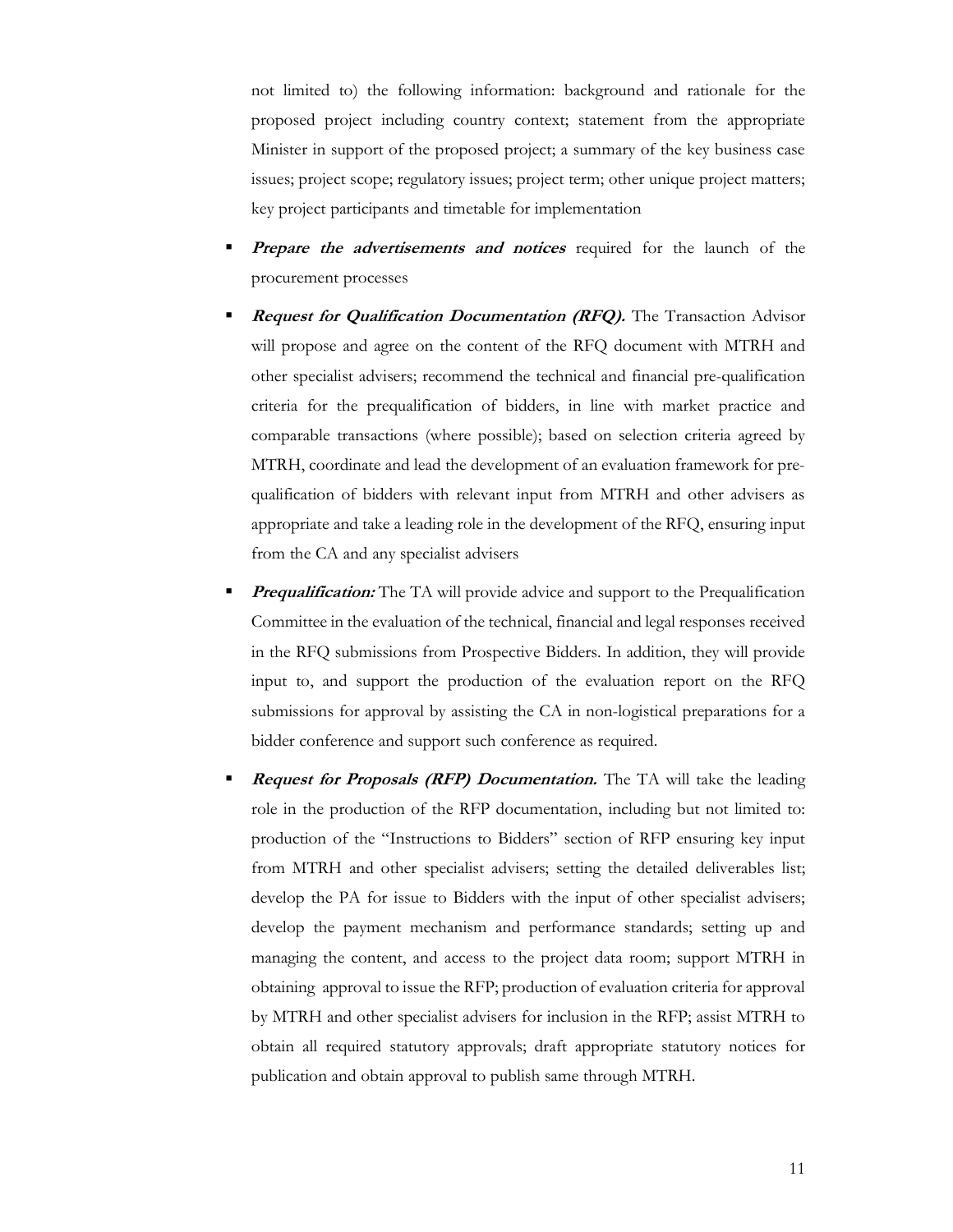- **Bid Period.** The TA will receive Pre-Qualified Bidder queries and co-ordinate response to same in a timely manner, ensuring input from MTRH and other specialist advisers as required; advise MTRH on the implications of Pre-Qualified Bidder queries having consulted with other specialist advisers as required; support MTRH in all bid processes including (without limitation) preliminary bidder meetings, competitive dialogue meetings and any other meetings as requested by MTRH ensuring accurate minutes are taken ad distributed; attend meetings with MTRH and other specialist advisers; ensure the Data Room is always available and up to date acting as joint administrator with MTRH; update the RFP if required in response to Pre-Qualified Bidder queries; ensure compliance by MTRH and other specialist advisers with the requirements of the RFP and report formally and informally to MTRH as required
- **Tender Evaluation**. The TA will advise and support the Evaluation Committee in the evaluation of Pre-Qualified Bidder RFP response ensuring compliance with the evaluation criteria specified in the RFP; produce and populate the evaluation matrix with the input of the members of the Evaluation Committee; advise and assist the Evaluation Committee in raising and obtaining response from Pre-Qualified Bidder to clarifications as required and assist the Evaluation Committee in the production and approval of the Evaluation Report
- **Bidder Negotiations and Financial Closure.** The TA shall update the PSC, VFM and affordability model using updated costs based on Pre-Qualified Bidder prices and revenue information from the CA; coordinate the conduct of all negotiations, supporting MTRH and other advisers on all aspects of any negotiations of terms with the preferred bidder; support MTRH and other specialist advisers throughout the process of finance raising for the Project, up until Financial Close, by providing oversight of the financing process; support MTRH and specialist advisers in reviewing, commenting and negotiating the project documents (for example PA, Direct Agreement, EPC Contract, O&M Contract, PA Schedules, Government support measures etc.);attend and support and specialist advisers in all negotiation meetings; assist and advise MTRH in preparing the Project Report, FCCL Report and any report as required.

## 3 Transaction Advisor Skills and Experience

The proposed project will require a combination of typical PPP and project finance structuring skills and specialist medical teaching facilities design experience. The standard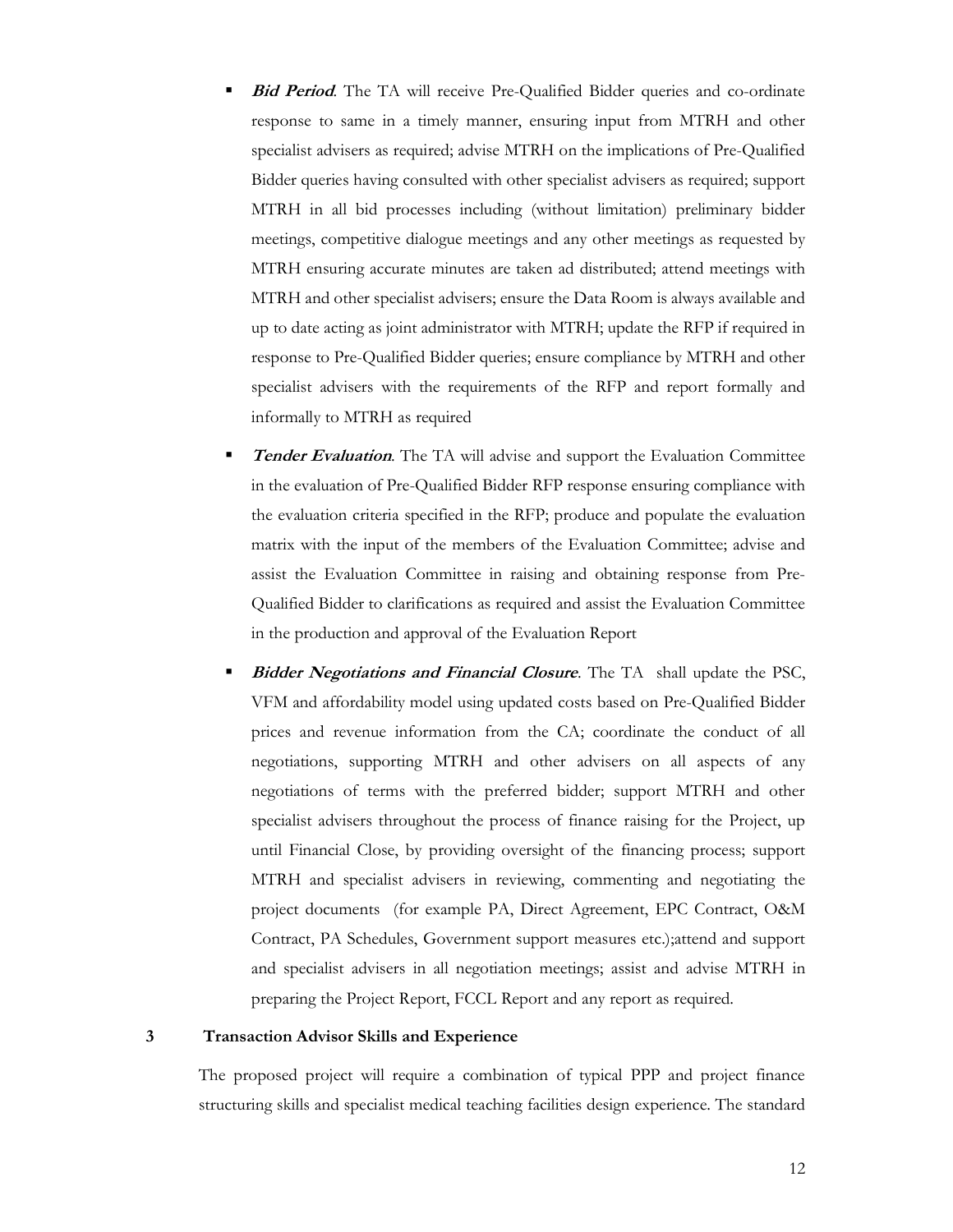PPP project skills required include PPP structuring; financial modelling; legal and environmental and social impact assessment skills. The technical skillset required will draw on specialists with medical teaching facilities design experience, facilities management, purpose-built student accommodation design experience and services engineering. The TA will be invited to propose for MTRH's approval their preferred staffing complement by way of professional discipline and headcount. The indicative staffing component is set out in Table 1 below:

| No. | Position                      | <b>Qualifications and Experience</b>                                                                                                                                                                                                                                                                                                                                                                              |  |
|-----|-------------------------------|-------------------------------------------------------------------------------------------------------------------------------------------------------------------------------------------------------------------------------------------------------------------------------------------------------------------------------------------------------------------------------------------------------------------|--|
| 1.  | lead/PPP<br>Project<br>expert | A university degree in Finance, Management,<br>Economics, Engineering or any other relevant<br>field. A minimum of 15 years' demonstrated<br>experience in providing PPP transaction advisory<br>services/development of medium to<br>large<br>infrastructure projects on a PPP basis including<br>extensive experience in:                                                                                       |  |
|     |                               | Project structuring;<br>٠<br>Risk Management including allocation and<br>quantification;<br>Drafting of Project Agreements;<br>Bid<br>including<br>process<br>management,<br>preparation<br>of<br>bidding<br>process<br>documentation<br>post-bid<br>and<br>process<br>monitoring;                                                                                                                                |  |
|     |                               | Understanding of tax matters; and<br>٠<br>Successful preparation of PPP projects with<br>at least two financially closed projects, one of<br>which as the lead advisor in the healthcare<br>infrastructure field.<br>Relevant qualifications and experience in the<br>development and operation of academic and<br>healthcare infrastructure such as referral or<br>teaching hospitals in developing countries in |  |

|  |  |  | Table 1: Staffing Complement |  |
|--|--|--|------------------------------|--|
|--|--|--|------------------------------|--|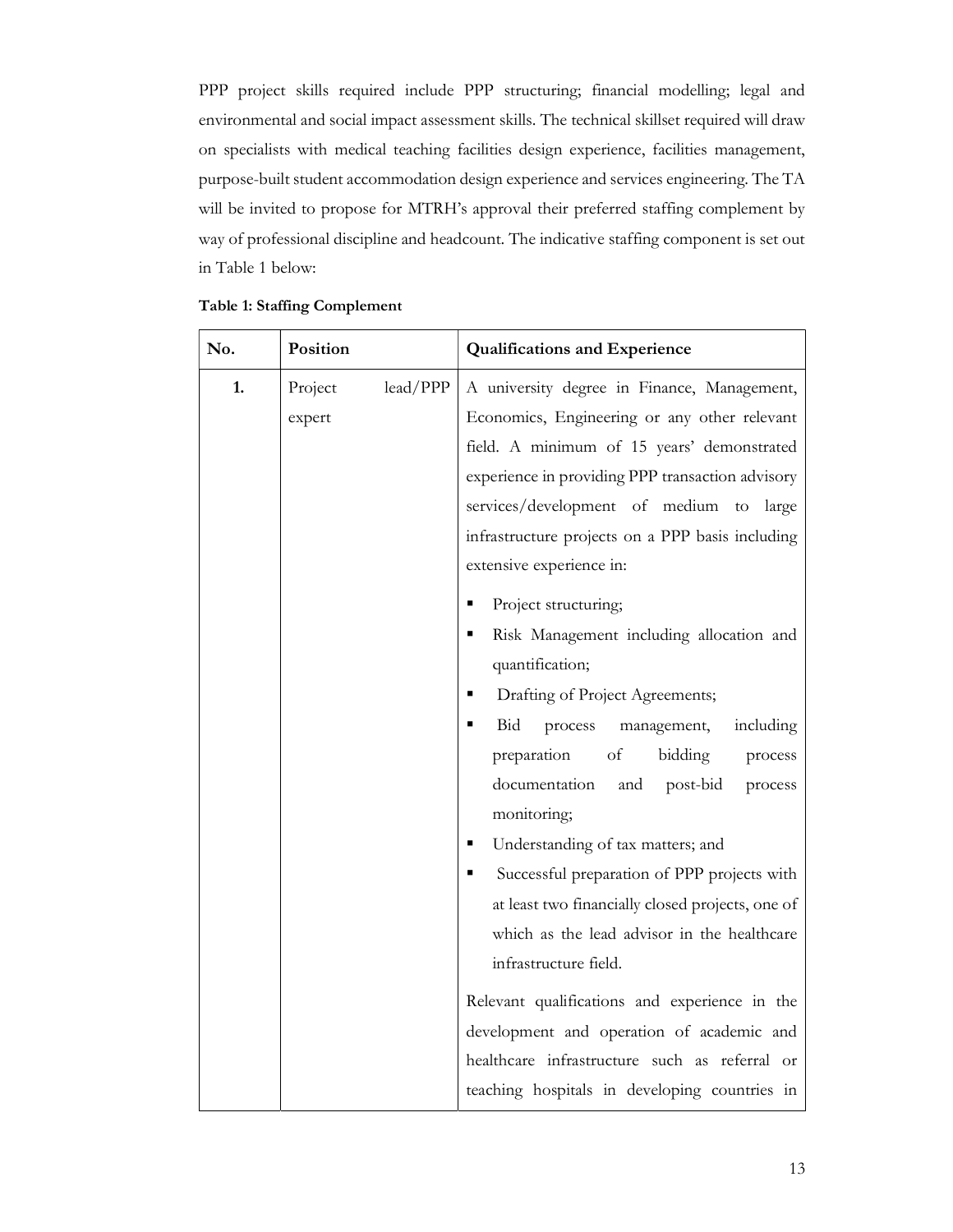| No. | <b>Position</b>                                               | <b>Qualifications and Experience</b>                                                                                                                                                                                                                                                                                                                                                                                                                        |
|-----|---------------------------------------------------------------|-------------------------------------------------------------------------------------------------------------------------------------------------------------------------------------------------------------------------------------------------------------------------------------------------------------------------------------------------------------------------------------------------------------------------------------------------------------|
|     |                                                               | particular, and familiarity with the World Bank<br>Safeguard policies and standards would be an<br>added advantage.<br>Good communication and writing skills in<br>English is essential.                                                                                                                                                                                                                                                                    |
| 2.  | Architect                                                     | A university degree in Architectural Engineering.<br>A minimum of Twelve (12) years' experience<br>including experience in designing several<br>academic institution facilities, health facilities and<br>purpose-built-student accommodation (PBSA)                                                                                                                                                                                                        |
| 3.  | Healthcare<br>training<br>Facilities Infrastructure<br>Expert | A university degree in any relevant field. a<br>minimum of Ten (10) years' experience in<br>advising on the design equipping and general<br>operations of various health care training<br>facilities.                                                                                                                                                                                                                                                       |
| 4.  | Civil/<br>Construction<br>Engineer                            | University degree<br>Civil<br>in<br>Structural<br><sub>or</sub><br>engineering or any other related field. Minimum<br>of 12 years' experience in the design and setup of<br>buildings and specific experience in the<br>construction and equipping of medical school<br>buildings and PBSA. In addition, experience in<br>the design of waste management systems is<br>required.                                                                            |
| 5.  | Services Engineer                                             | University degree in Electrical or Mechanical<br>Engineering. Minimum of Ten (10) years'<br>experience in HVAC, fire-fighting/suppression,<br>plumbing and waste water treatment designs on<br>commercial and public buildings, in addition,<br>experience<br>electrical<br>$\overline{\text{in}}$<br>and<br>building<br>communications designs in commercial and<br>public buildings, with at least one healthcare<br>training facility and PBSA facility. |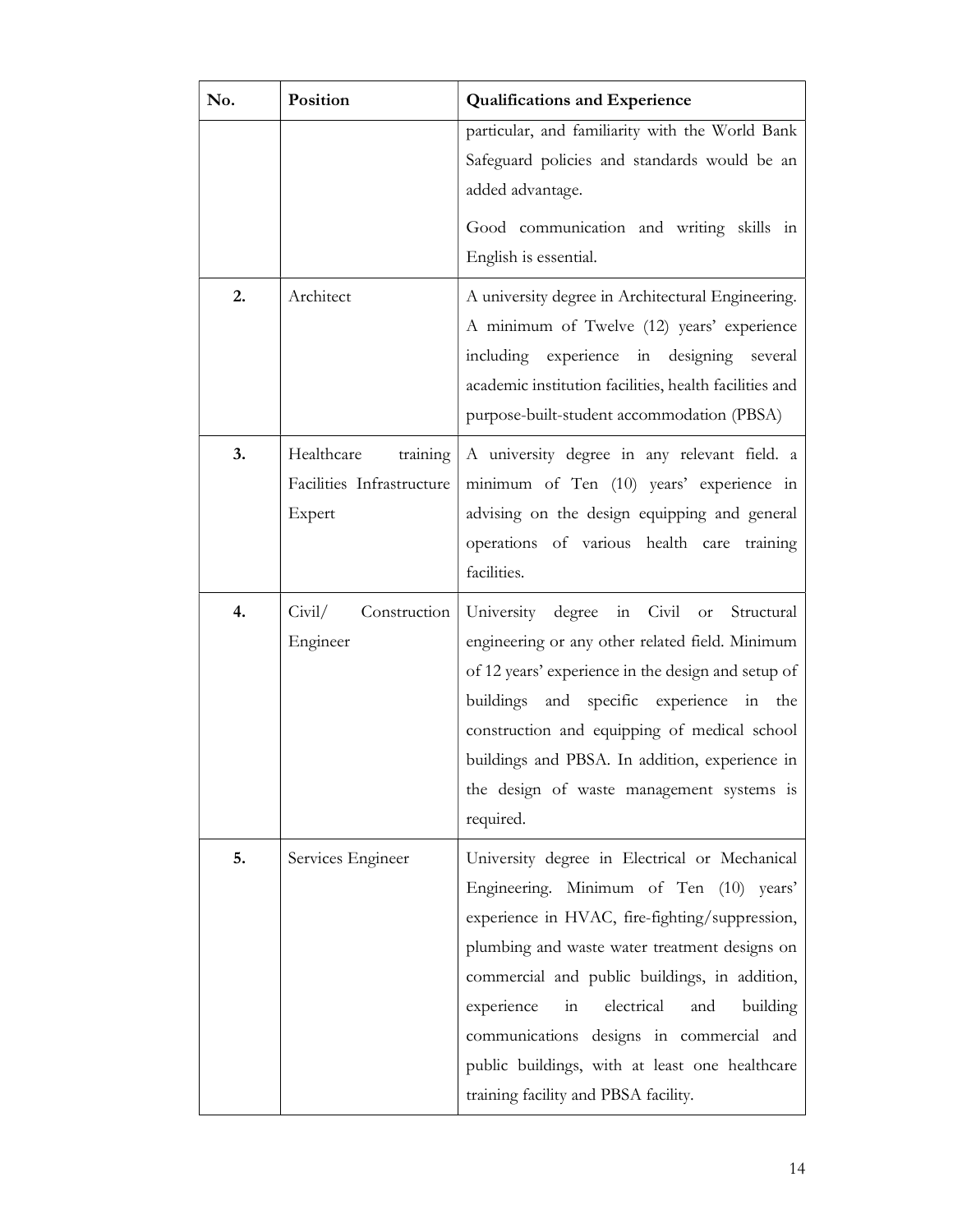| No. | Position          | <b>Qualifications and Experience</b>                                                                                                                                                                                                                                                                                                                                                                                                                                                                                                                                                                                                                                                                 |
|-----|-------------------|------------------------------------------------------------------------------------------------------------------------------------------------------------------------------------------------------------------------------------------------------------------------------------------------------------------------------------------------------------------------------------------------------------------------------------------------------------------------------------------------------------------------------------------------------------------------------------------------------------------------------------------------------------------------------------------------------|
| 6.  | Quantity Surveyor | University degree in Quantity Survey or Building<br>Economics. Minimum of 10 years' experience in<br>the preparation of preparation of Bills and<br>Schedules of Quantities of materials, labor and<br>services required in the construction and<br>equipment of building, or engineering works of a<br>scope similar to the proposed project. In<br>addition, equivalent experience in the provision<br>of post-occupancy advice with respect to facilities<br>management services and life cycle costing.<br>Exposure to health infrastructure projects will be<br>an added advantage.                                                                                                             |
| 7.  | PPP Legal Expert  | University degree in Law and postgraduate<br>qualification in Law. A minimum of 10 years'<br>drafting<br>demonstrated experience in<br>PPP<br>other<br>contractual<br>agreements<br>and<br>related<br>documents/agreements;<br>PPP procurement,<br>managing bidding process, and resolving legal<br>issues, policy and institutional assessment; and,<br>successful preparation of PPP projects with at<br>financially closed PPP project.<br>least<br>one<br>Experience in education facility projects will be<br>an additional merit. The legal expert must<br>demonstrate expertise and experience in drafting<br>PPP Project Agreements and an understanding<br>of the Kenyan legal environment. |
| 8.  | Financial Expert  | University degree in Finance, Accounting,<br>Economics or any other relevant professional<br>qualification. At least 8 years of professional<br>experience in PPPs and project finance, with a<br>proven track record in financial evaluation and<br>financial modelling of PPP projects including                                                                                                                                                                                                                                                                                                                                                                                                   |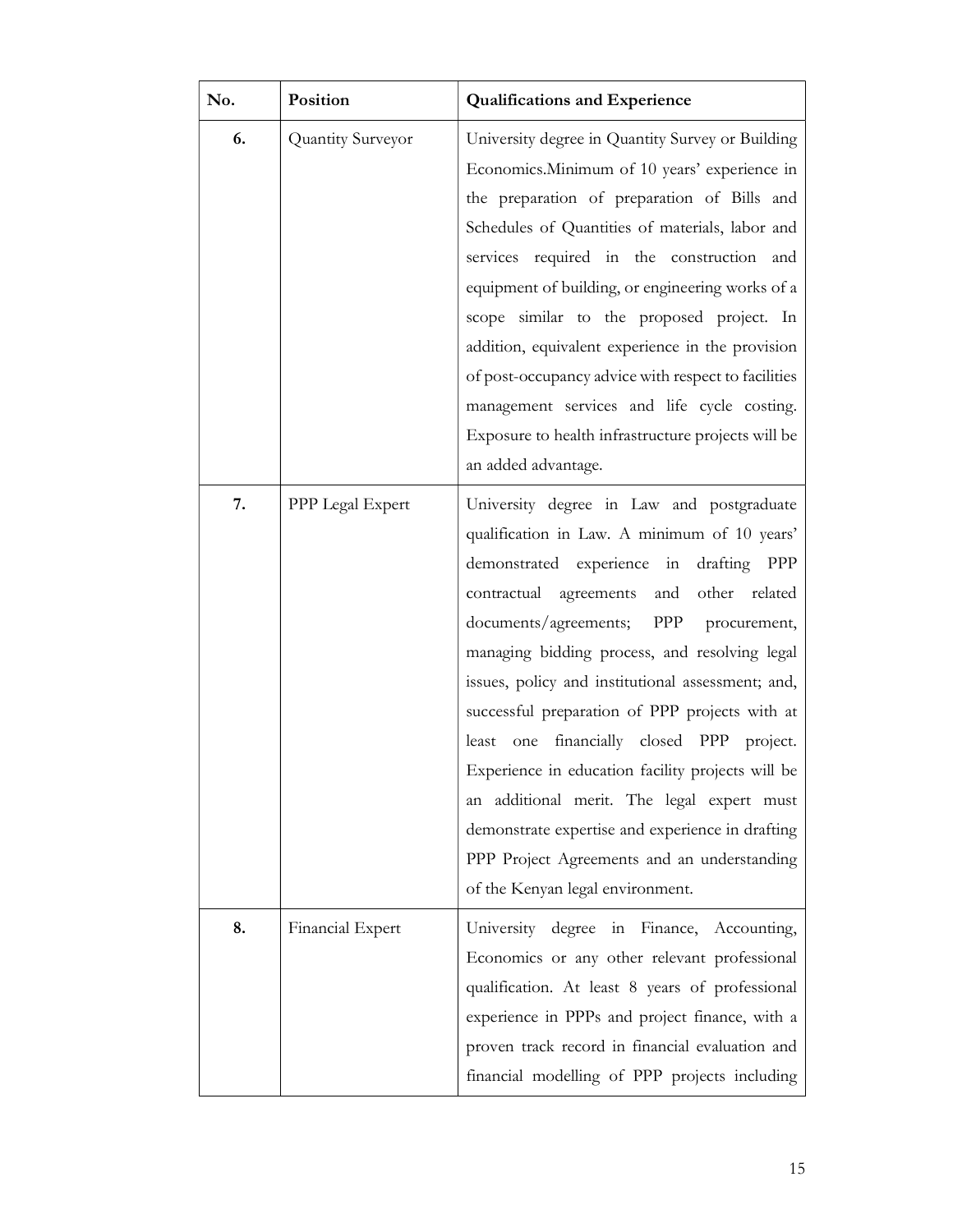| No. | Position              | <b>Qualifications and Experience</b>                         |  |  |
|-----|-----------------------|--------------------------------------------------------------|--|--|
|     |                       | value for money, Public Sector Comparator                    |  |  |
|     |                       | affordability<br>and<br>analysis,<br>fiscal<br>impact        |  |  |
|     |                       | assessment. Demonstrated experience in dealing               |  |  |
|     |                       | with project finance structures and products and             |  |  |
|     |                       | experience in capital raising having financially             |  |  |
|     |                       | closed two project finance deals of at least US\$            |  |  |
|     |                       | 10 Million each. Experience in the health sector             |  |  |
|     |                       | will be an additional merit.                                 |  |  |
|     |                       | Key Personnel for Environmental and Social Impact Assessment |  |  |
| 9.  | Environmental         | Advanced degree in environmental studies or                  |  |  |
|     | Specialist            | related field and must be a NEMA registered lead             |  |  |
|     |                       | expert. At least 10 years of professional                    |  |  |
|     |                       | experience and must have held similar positions              |  |  |
|     |                       | in at least 4 assignments of similar nature. He/she          |  |  |
|     |                       | should be well familiar with World Bank                      |  |  |
|     |                       | Environmental and Social safeguards policies and             |  |  |
|     |                       | IFC Performance Standards and be registered                  |  |  |
|     |                       | with NEMA.                                                   |  |  |
| 10. | Social<br>Development | Advanced university degree in social studies or              |  |  |
|     | Expert                | related field. At least 10 years of professional             |  |  |
|     |                       | experience and must have held similar positions              |  |  |
|     |                       | in at least 4 assignments of similar nature. She/he          |  |  |
|     |                       | will establish the socio-economic environment of             |  |  |
|     |                       | the proposed project area, including land use;               |  |  |
|     |                       | assess likely social risks and impact of the project         |  |  |
|     |                       | including risks related to Labor Influx, GBV;                |  |  |
|     |                       | carry out vulnerability assessment as well as                |  |  |
|     |                       | for<br>disability<br>prospects<br>gender,<br>and             |  |  |
|     |                       | intergenerational<br>inclusion<br>and<br>proposed            |  |  |
|     |                       | mitigation measures. She/he will ensure that                 |  |  |
|     |                       | consultations with interested and affected parties           |  |  |
|     |                       | are conducted in accordance with procedures and              |  |  |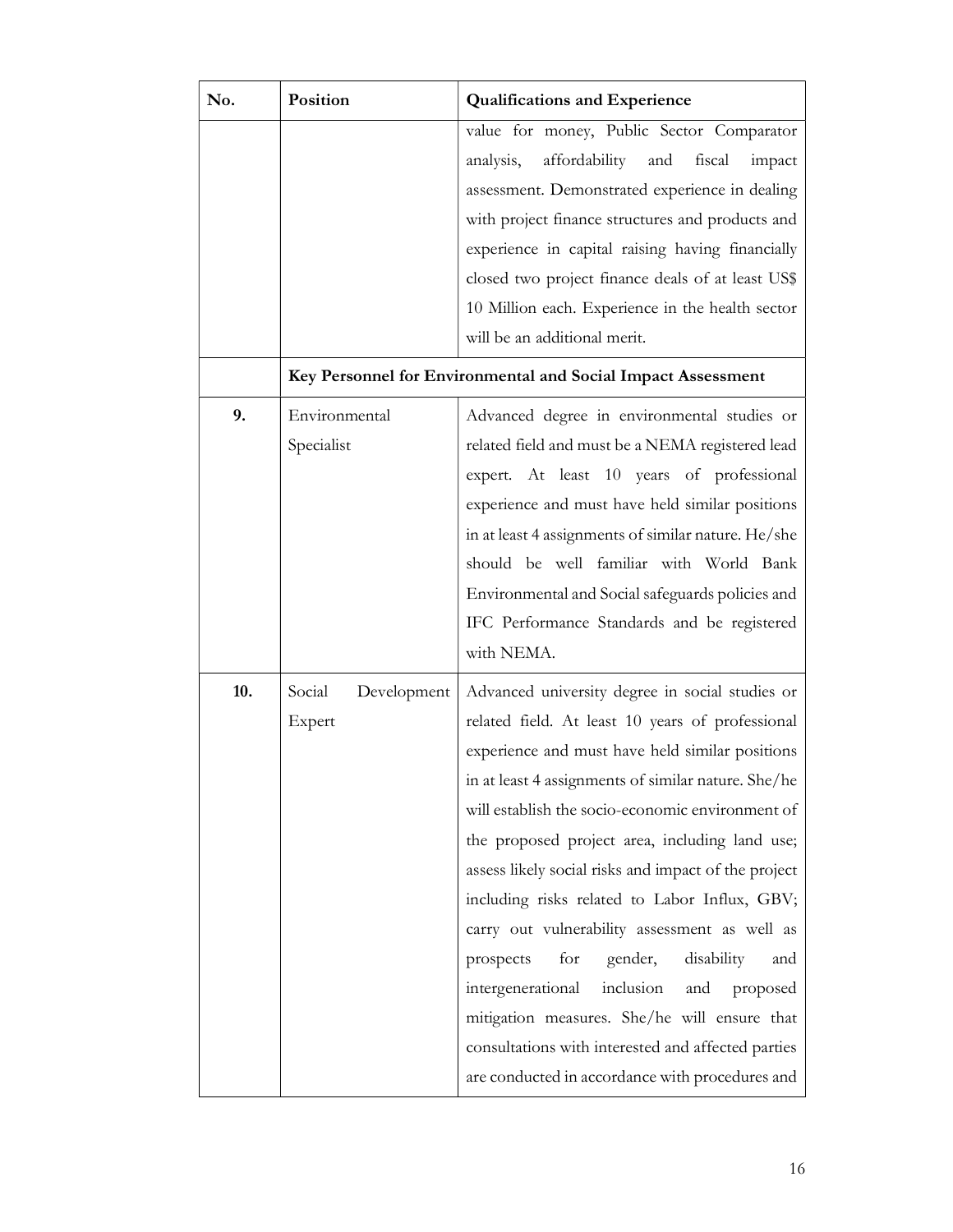| No. | <b>Position</b> | <b>Qualifications and Experience</b>     |  |  |
|-----|-----------------|------------------------------------------|--|--|
|     |                 | regulations of Kenya and the World Bank  |  |  |
|     |                 | safeguards and Standards for stakeholder |  |  |
|     |                 | consultations.                           |  |  |

The preceding description of the team composition is however not intended to be prescriptive.

# 3.1 Qualification Evaluation Criteria

The Transaction Advisor is expected to comprise a firm or a consortium of firms/individuals providing the requisite financial, legal, academic/healthcare, environmental and social expertise.

Qualification submissions will be evaluated against the following criteria:

(a) Acted as Transaction Advisor, or part of TA consortium, and successfully completed (reached financial close whilst TA advising) of at least 2 projects in any sector and at least one in academic/ healthcare infrastructure PPP in Sub-Saharan Africa or in any other emerging markets in the last 15 years (only experience in the last 15 years will get credit, with preference given for more recent experience)

(b) Specific experience gained in the last 15 years in the setup of at least 2 academic or healthcare infrastructure projects of comparable scale as that envisaged by the proposed project (only experience in the last 15 years will get credit, with preference given for more recent experience)

(c) Experience in conducting Environmental and Social Impact Assessment (ESIA) for at least 2 infrastructure projects, in the last 10 years, in accordance with international best practice including World Bank/ IFC guidelines in the academic/health sector in Kenya and elsewhere in sub-Saharan Africa (only experience in the last 10 years will get credit, with preference given for more recent experience).

# 4 Remuneration Schedule and Disbursement Arrangements

The Transaction Advisor will be paid on the Lump Sum basis against timely and acceptable deliverables over an envisaged contract period of 18 months. The remuneration schedule is as set out below:

| N <sub>0</sub> | <b>Deliverable</b>                                                                                                       | Payment<br>Amount | Timeline (After<br><b>Contract Signature)</b> |
|----------------|--------------------------------------------------------------------------------------------------------------------------|-------------------|-----------------------------------------------|
| 1.             | Completion of the Inception report                                                                                       | $10\%$            | 1 month                                       |
|                | <b>Phase I</b>                                                                                                           |                   |                                               |
| 2.             | Completion of draft Feasibility Study Phase<br>Deliverables including Feasibility Study Report and<br><b>ESIA</b> Report | 20%               | 2.5 months                                    |

# Table 2 Remuneration Schedule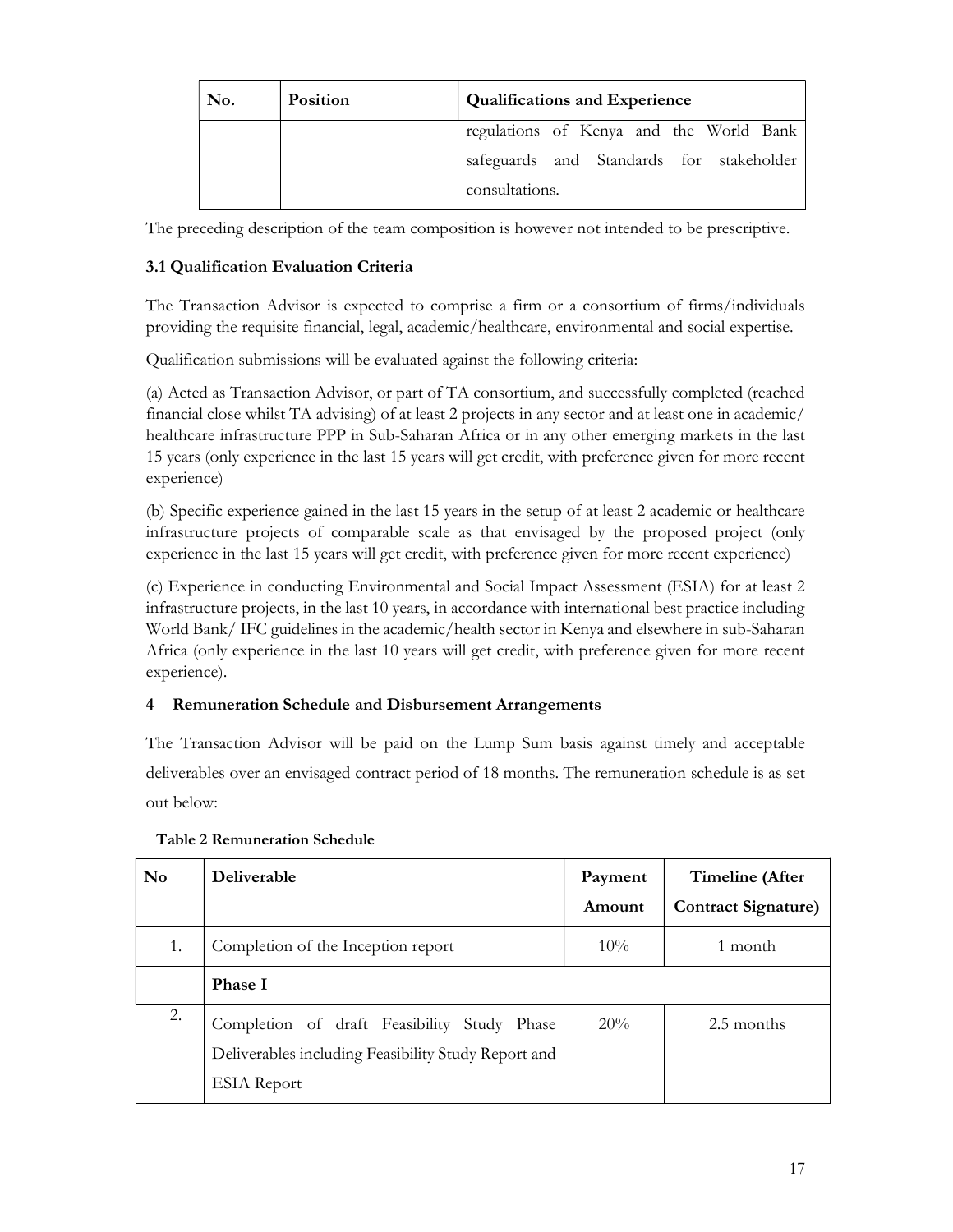| 3. | Completion of final Feasibility Study Phase<br>Deliverables including Feasibility Study Report and<br><b>ESIA</b> Report             | $10\%$ | 3.5 months |
|----|--------------------------------------------------------------------------------------------------------------------------------------|--------|------------|
| 4. | Acceptance of the Feasibility Study deliverables by<br>MTRH and PPP Committee                                                        | $5\%$  | 4 months   |
|    | Phase II                                                                                                                             |        |            |
| 5. | Completion of ALL Request for Qualification<br>(RFQ) Phase Transaction Documentation, RFQ<br>Process and RFQ Evaluation Deliverables | $10\%$ | 5 months   |
| 6. | Completion of ALL RFP Phase Deliverables<br>including Tender Evaluation Phase Deliverables                                           | $15\%$ | 10 months  |
| 7. | Commercial Close                                                                                                                     | 10%    | 12 months  |
| 8. | Financial Close                                                                                                                      | 20%    | 18 months  |

Payments will only be made once deliverables have been submitted to the Contracting Authority (CA) and subsequently deemed acceptable.

Bidders are expected to provide a comprehensive and detailed Project Implementation Plan, preferably using Microsoft Project, or equivalent software, indicating all the key tasks, deliverables, milestones, responsibilities, timetables and critical paths for successful project implementation, capturing as a bare minimum the outlined tasks above.

#### 13 Project-based Learning

To ensure knowledge and skills transfer by the TA to MTRH's project implementation team, the TA will be expected to incorporate a project-based learning approach along the entire PPP project management cycle with a mix of classroom and on the job capacity building to a cohort of at least 10 Public officials within the Contracting Authority. All bidders are, therefore, expected to enumerate a clear and deliberate approach as to how knowledge and skills will be transferred to the CA's project Appraisal Team (PAT). The TA will also be expected to prepare a detailed case study and project close out report upon completion of the assignment, which will be submitted to the CA.

It is the expectation the classroom trainings will be by way of organized by the Transaction Adviser for each of the assignment deliverables and contract management training for the CA's PPP contract management team. An outline of such a Training Programme should be included in the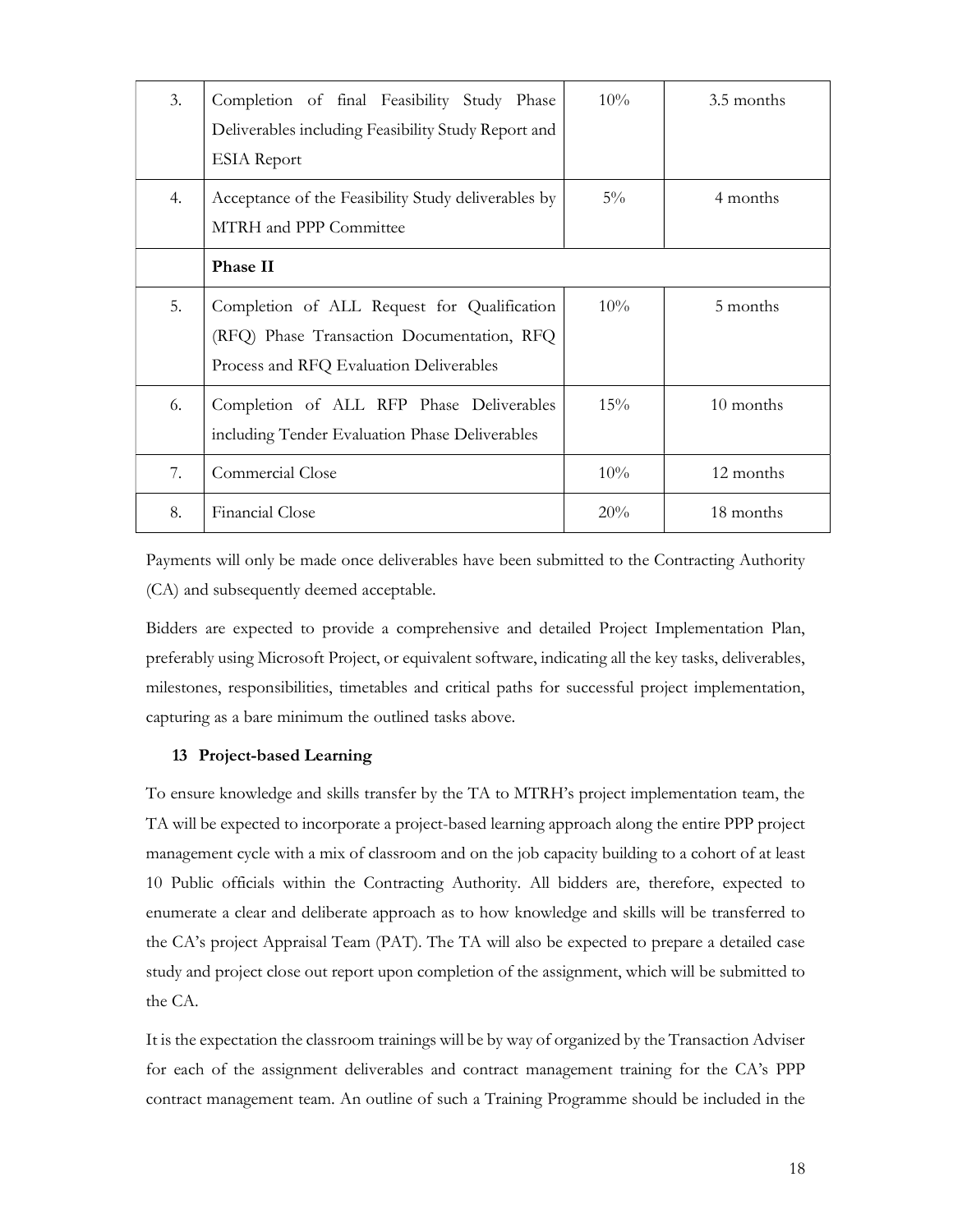TA's Technical Proposal. The TA will make all arrangements for these trainings in consultation with MTRH. The TA will meet personnel costs associated with facilitation of the trainings while GOK shall meet costs associated with the training venue and logistics for the GOK staff that shall participate at these training workshops. Reports on capacity building sessions/workshops shall be prepared in a form to be provided by the Client.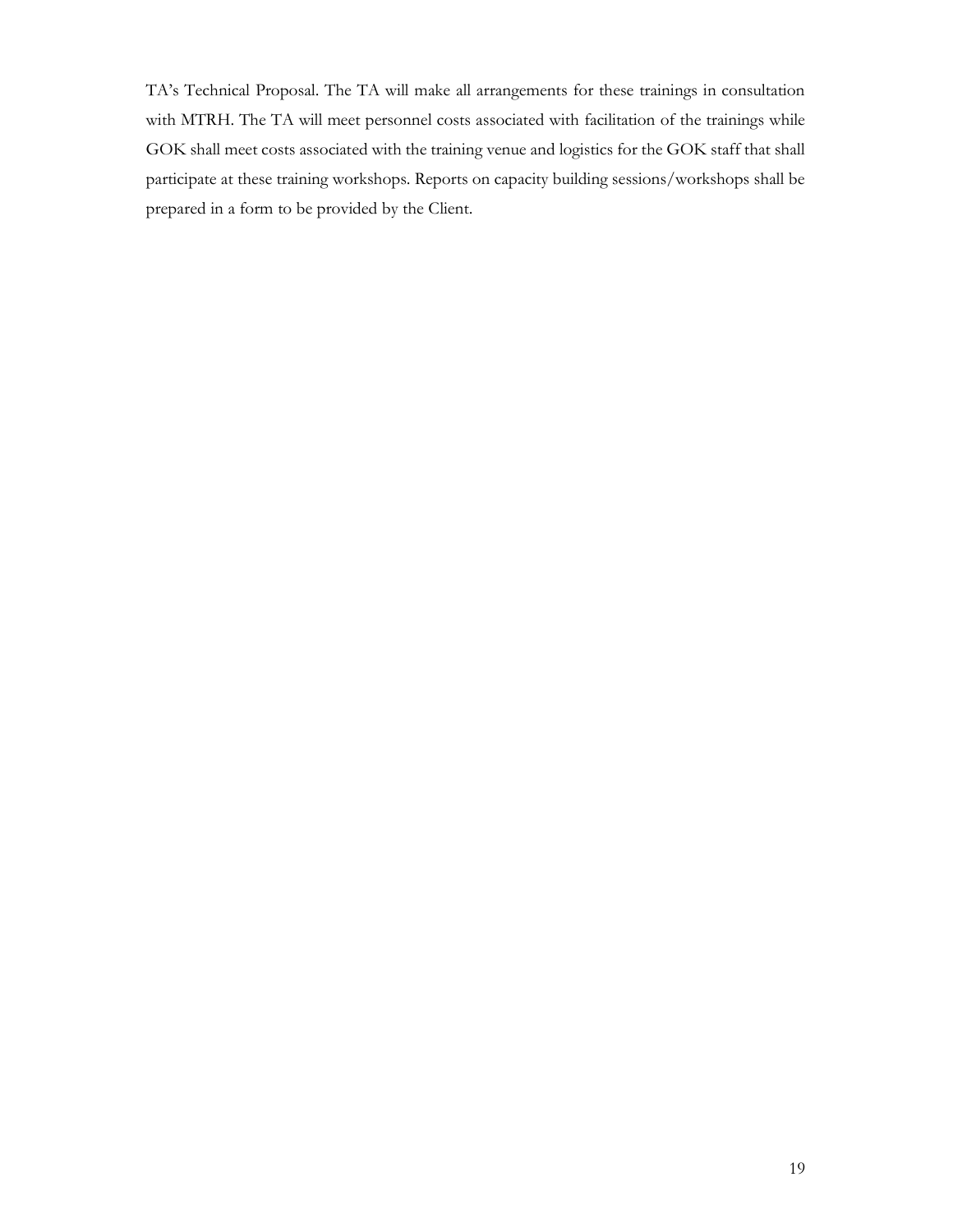#### ANNEX 1:

#### ENVIRONMENTAL AND SOCIAL IMPACT ASSESSMENT (ESIA) TOR

The scope of this terms of reference is the preparation of an Environmental and Social Impact Assessment (ESIA) and an Environmental and Social Management Plan (ESMP)for the Moi Teaching and Referral Hospital College of Health Sciences Project.

Given the involvement of the private sector, the GoK and the World Bank have agreed that the Project activities will comply with the Environmental Impact Assessment and Audit Regulations 2003 established under the Environmental Management and Coordination Act (EMCA), 1999 (amendment) 2015 of Kenya, as well as meet the requirements of the World Bank Safeguard Policies, including the Environment, Health and Safety Guidelines (ESHGs).

#### **OBJECTIVES**

The objectives of the ESIA are to evaluate the potential impacts of Project activities, and to define appropriate mitigation measures during the Project's design, construction, operation and decommissioning phases. The PPP Directorate will the findings and conclusions of the ESIA and its associated Environmental and Social Management Plan are taken into account and addressed into the final designs of the College of health sciences.

The ESIA and ESMP will be bid stage documents that will provide a starting point and define criteria for the bidders to indicate in their bids how they will address environmental and social risks and impacts in the full ESIA and Concessionaire ESMP (C-ESMP) that the winning bidder will prepare. For the avoidance of doubt, the ESIA to be developed by the TA will be based on the preliminary Project design against which NEMA approval will be sought. The responsibility for carrying out the ESIA based on the final design and seeking either re-approval by NEMA or transfer of the license from MTRH to the Project Company will rest with the Project Company who in their ESIA will provide a reassessment of impacts based on the final design.

The Key tasks include amongst others:

- (a) Identify significant and secondary environmental and social issues associated with project design, construction and operation;
- (b) Identify measures needed to ensure compliance with above-mentioned standards and benchmarks;
- (c) Identify relevant stakeholders and describing requirements for the integration of stakeholder engagement (public participation) during the ESIA process, with special consideration of local conditions.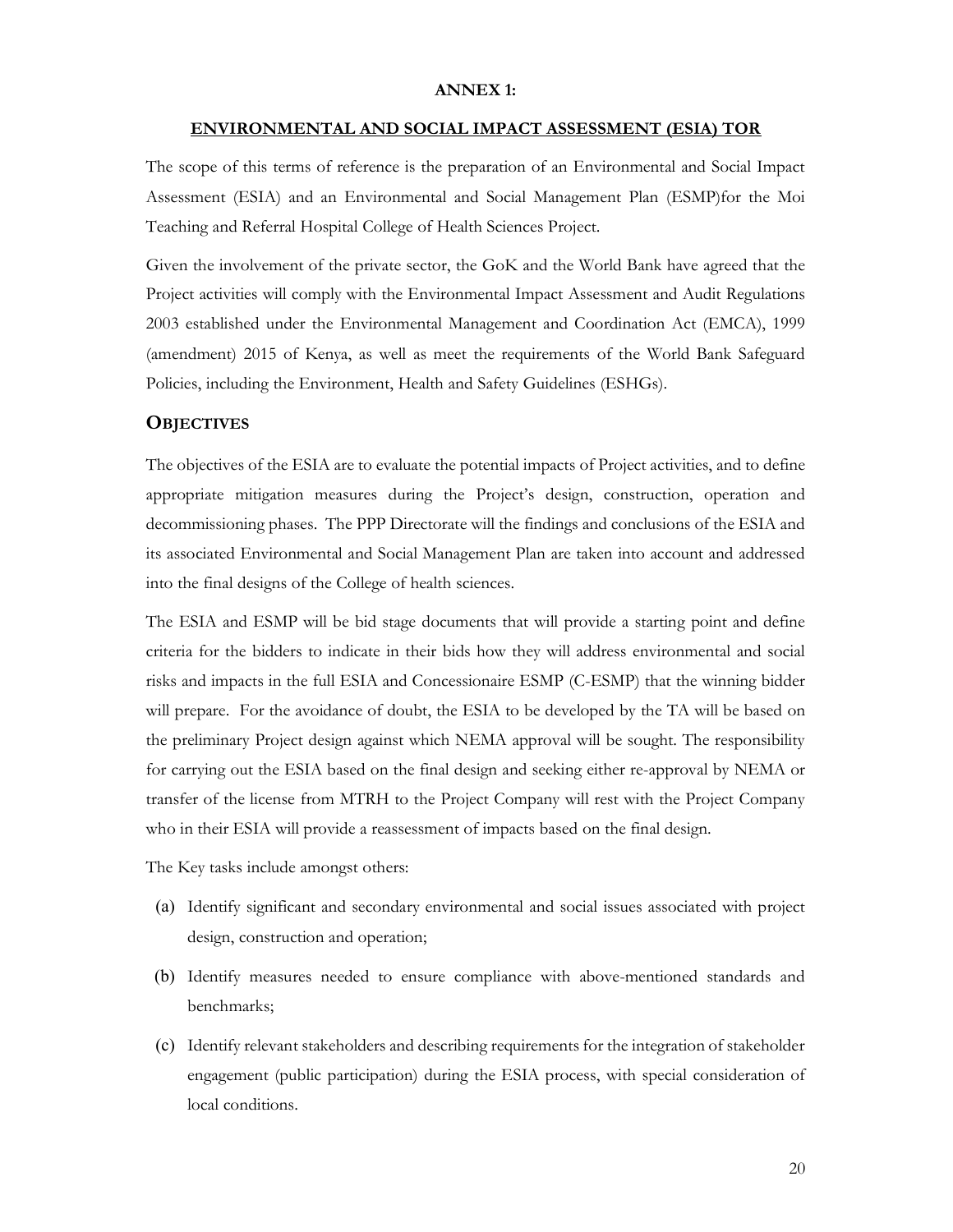- (d) Provide guidance on Stakeholder Mapping including the development of an outline for Stakeholder Engagement Management Plan (SEMP) and Grievance Redress Mechanism (GRM);
- (e) Identify the range of project siting, design and operational alternatives that need to be considered;
- (f) Identify the environmental and social impacts and risks pertaining to the College;
- (g) Identify and describing an institutional framework relevant to project implementation;
- (h) Define the environmental and social baseline needed to better assess the magnitude, significance and temporality of the potential impacts and risks;
- (i) Recommend feasible and cost-effective measures to prevent, reduce or mitigate risks and negative impacts and enhance positive impacts of the project.
- (j) Estimate the impacts and costs of those measures, and of the institutional and training requirements to implement them.
- (k) Assess the likelihood of labor influx into to the project area as a result of the project as well as potential risks related to Gender Based Violence (GBV) and Sexual Exploitation and Abuse (SEA). The ESIA will clearly define responsibilities for the mitigation of social risks and impacts
- (l) Identify relevant prevention, mitigation, management and monitoring measures and arrangements that need to be considered;

## SCOPE OF WORK

The ESIA and ESMP shall be prepared in a manner that will:

- (a) Comply with the Environmental Impact Assessment and Audit Regulations 2003 established under the Environmental Management and Coordination Act (EMCA), 1999 (amendment) 2015 of Kenya.
- (b) Meet the requirements of World Bank World Bank Safeguards Policies
- (c) Follow the World Bank Group Environment, Health and Safety (EHS) Guidelines, particularly:
	- Environmental, Health, and Safety General Guidelines (2007)
	- Environmental, Health, and Safety Guidelines for Waste Management (2007)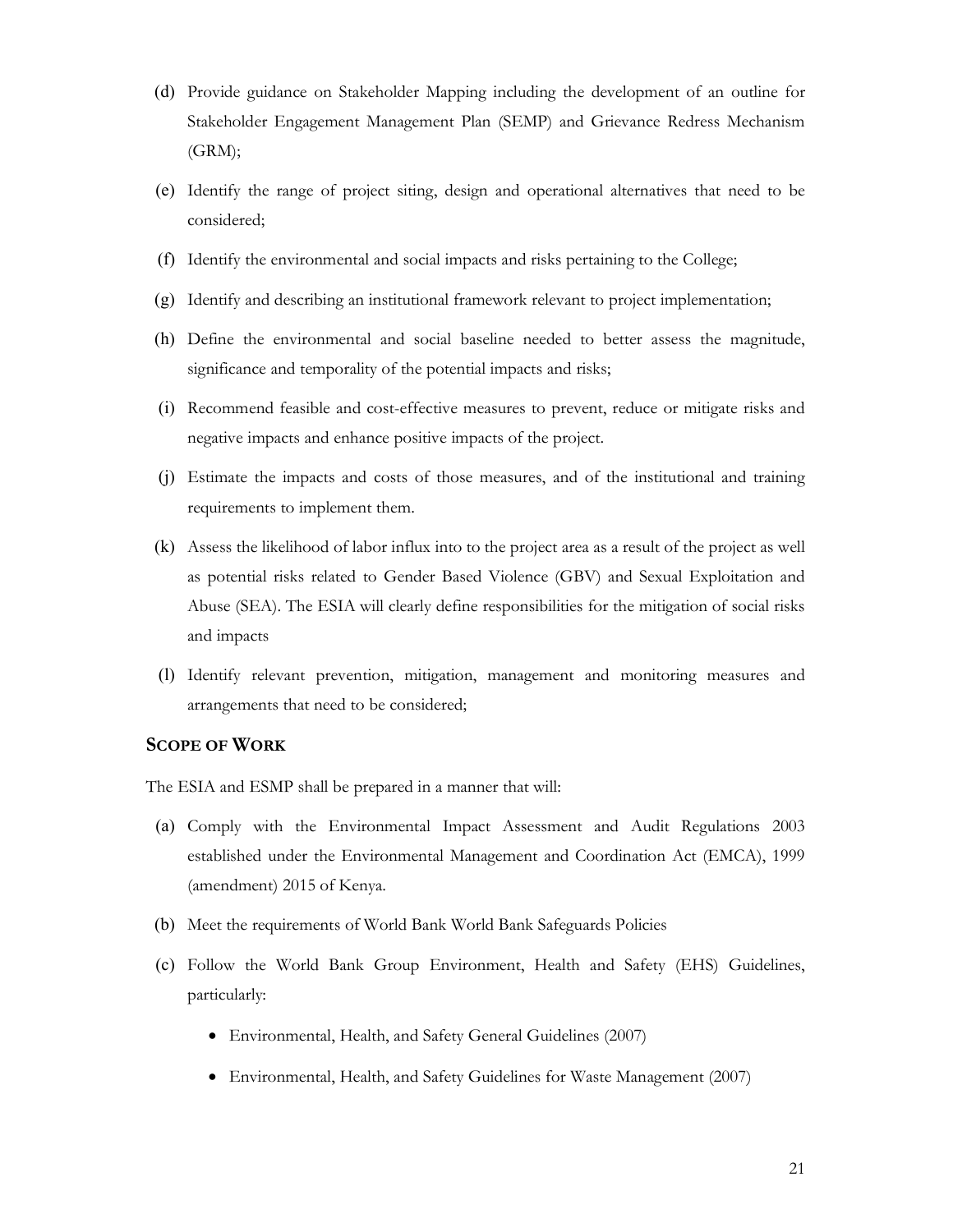- Environmental, Health, and Safety Guidelines for Construction Materials Extraction (2007)
- (d) Provide sufficient detail to clearly identify the Environmental and Social Management Programs to be implemented by MTRH and the Concessionaire.
- (e) Identify any risk management measures (supplementary studies, plans, policies, actions, mechanisms, and tools) to be developed and implemented during pre-construction, construction, and operation phases, should be organized to reflect the roles and responsibilities of two key actors:
	- GOK, and in particular MTRH, the implementing agency, who will manage risks and impacts under its control (unless some of such risks and impacts are clearly made a contractual responsibility of the Concessionaire and can be effectively managed by them) as well as oversee the performance of the Concessionaire;
	- The Concessionaire will design, build and maintain the College and related facilities, and must thus prepare and carry out actions necessary to comply with the environmental and social requirements included in its contractual obligations, including the preparation of further studies or risk management plans once the road design has been finalized.

The ESIA report must be informed by the opinions collected during Public Consultations. Such public consultations should be conducted twice – at the project report stage of the ESIA and during the full ESIA stage where the findings will be shared with project stakeholders.

The Consultant must also summarize the environmental and social risk mitigation measures in the ESMP in an Environmental and Social Action Plan (ESAP)<sup>1</sup> highlighting the required additional studies, social and environmental mitigation plans, policies, actions, tools etc. together with milestones/ timelines for achievement of certain outcomes, and clearly indicate main responsible party (GoK/MTRH, the Concessionaire, contractors / sub-contractors, supply chain actors).

It is critical that the different Chapters and sections of the ESIA and ESMP form a coherent and linked narrative, rather than be developed as distinct tasks.

# Outline of the ESIA

The Consultant will prepare the ESIA according to the following outline:

 $\overline{a}$ 1 Examples of ESAPs can be found at www.ifc.org/disclosure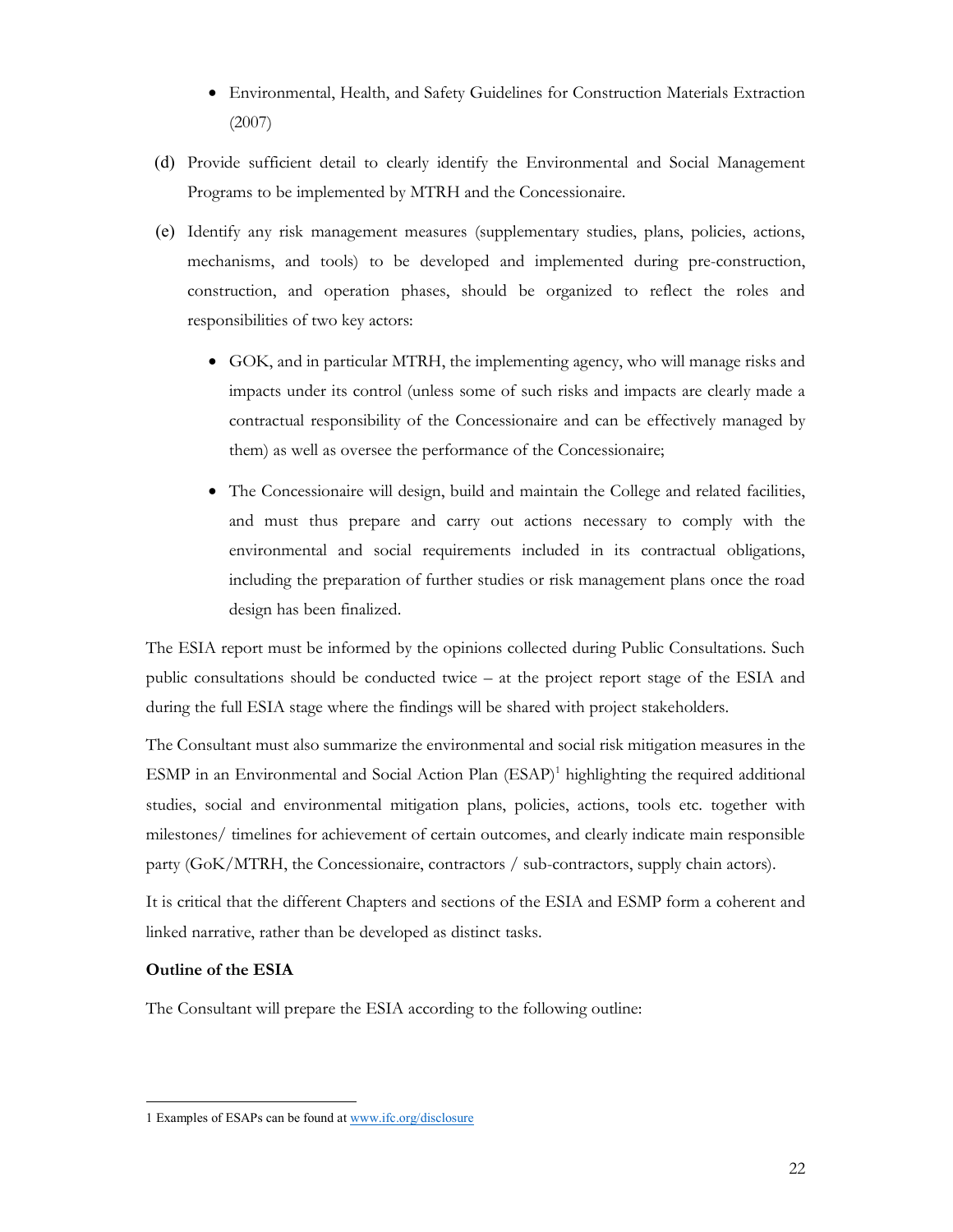- (a) Baseline data. Presents data directly relevant to decisions about project location, design, operation, or mitigatory measures, including physical aspects (such as topography, landforms, geology, soils, climate, air quality, and hydrology), and socioeconomic conditions (such as demography, settlements, community structures, vulnerable and marginal groups, sources and distribution of income, employment and labor markets, land use, and cultural heritage).
- (b) Project Description. Based on the latest feasibility study, the Chapter will:
	- Summarize the history, purpose, context and expected economic benefits (local and national) of the proposed facility, including any proposed or ongoing development that might have a cumulative impact
	- Describe the design, location, footprint, layout and size of the College, including a detailed plan. This shall include design features of the College of health sciences and related facilities, and how the new building will interface with existing facilities.
	- Identify and define the project area of influence;
	- Describe expected activities during pre-construction, construction, and operation (to the extent known).
	- Describe construction and operation schedules, including scheduling of site preparation, cell construction, and interim road development;
	- Describe of responsible parties, including the organizational structure and staffing for the College of health sciences development;
	- Describe operational plans for waste types and quantities which are anticipated to be generated by the project
	- Indicate the number of construction workers likely to be involved at each location
	- Include maps at two scales:
		- o 1:1000 equivalent showing the proposed location of the College relative to support facilities such hospitals and major populations centers and roads, and the areas likely to be directly impacted by the construction and operation of the facility
		- <sup>o</sup> showing the area of influence, including associated facilities such as quarries and waste disposal sites, locations of major surface waters, roads, railways, villages and communities, administrative boundaries, existing land use and all critical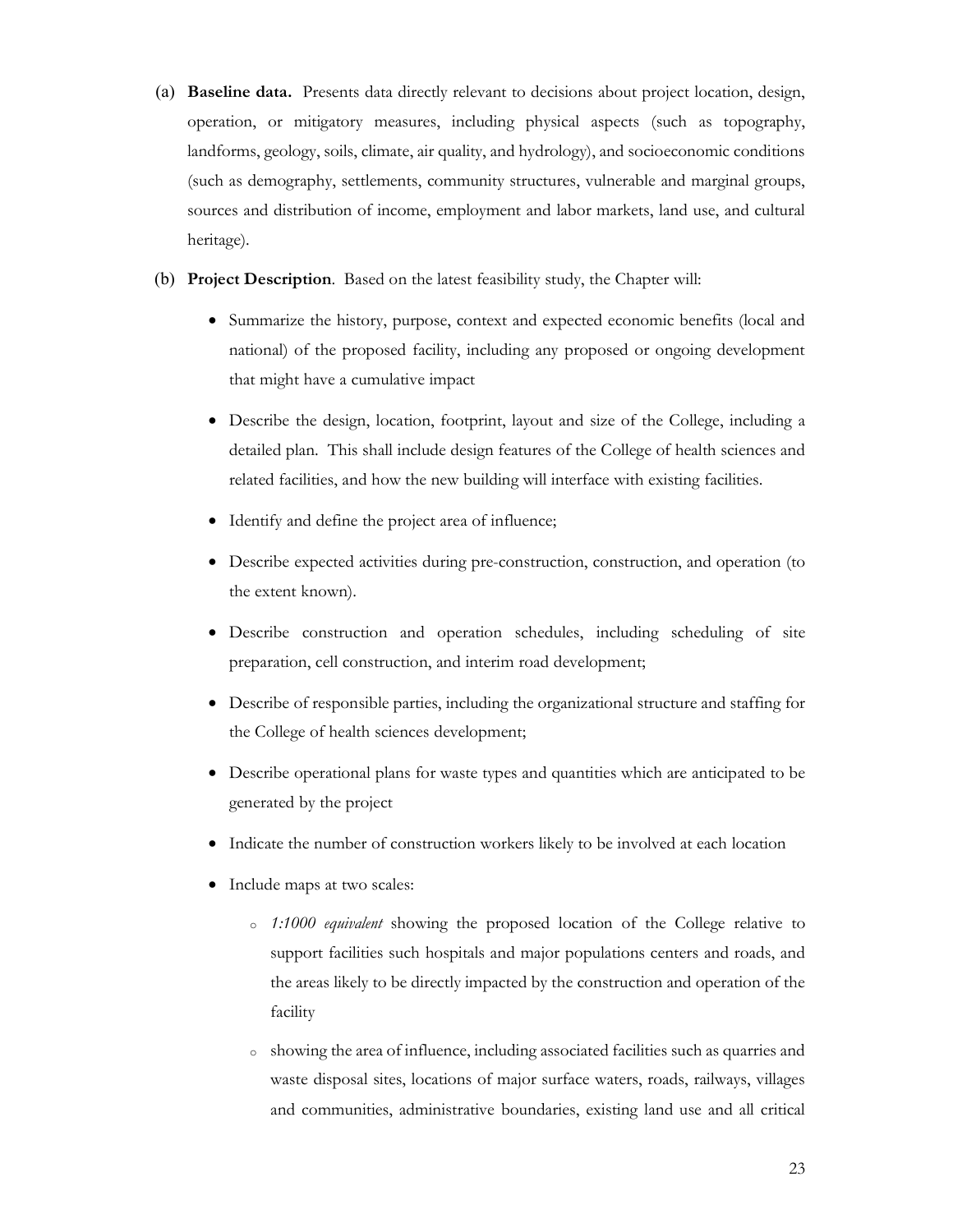habitats including parks and recreation areas, and historical and cultural resources

# (c) Review of Relevant Institution and Legal Framework. The Chapter will:

- Present the laws and regulations of the Government of Kenya that are relevant to the project, most particularly the requirements and procedures of the National Environmental Management Agency, including reporting requirements;
- Summarize the requirements and features of World Bank Safeguard Policies;
- Summarize the specifications of the World Bank Group Environment, Health and Safety (EHS) Guidelines, particularly:
	- <sup>o</sup> a.Environmental, Health, and Safety General Guidelines (2007)
	- <sup>o</sup> b.Environmental, Health, and Safety Guidelines for Waste Management Facilities (2007)
- Present the environmental and social requirements of potential financiers of the Concessionaire, if known at the time of ESIA completion; and
- Identify relevant international environmental and social agreements and treaties including labor-related such as ILO conventions - to which the country is a party.
- Describe the roles and responsibilities of the key players, most particularly MTRH, the PPPU at the National Treasury, the Transaction Advisor, the future Concessionaire, the relationship between MTRH and National Environmental Management Agency (NEMA) and any other institutions relevant to the Project.
- (d) Environmental and Social Baseline. The Consultant shall provide the environmental and social information required to understand the proposed facility, assess potential risks and impacts, design appropriate and sufficient mitigation measures, and monitor actual impacts during construction and operation. The baseline should be concise, and background information required for documentation purposes, o for project files, should be provided in appendices. The Chapter will:

The environmental and social baseline should be concise and focused on the potential impacts of the Project, clearly defining the area of influence.

 Assemble, evaluate and present data directly relevant to decisions about project location, design, operation, or mitigation measures, including physical aspects (such as topography, landforms, geology, soils, climate, air quality, and hydrology), biological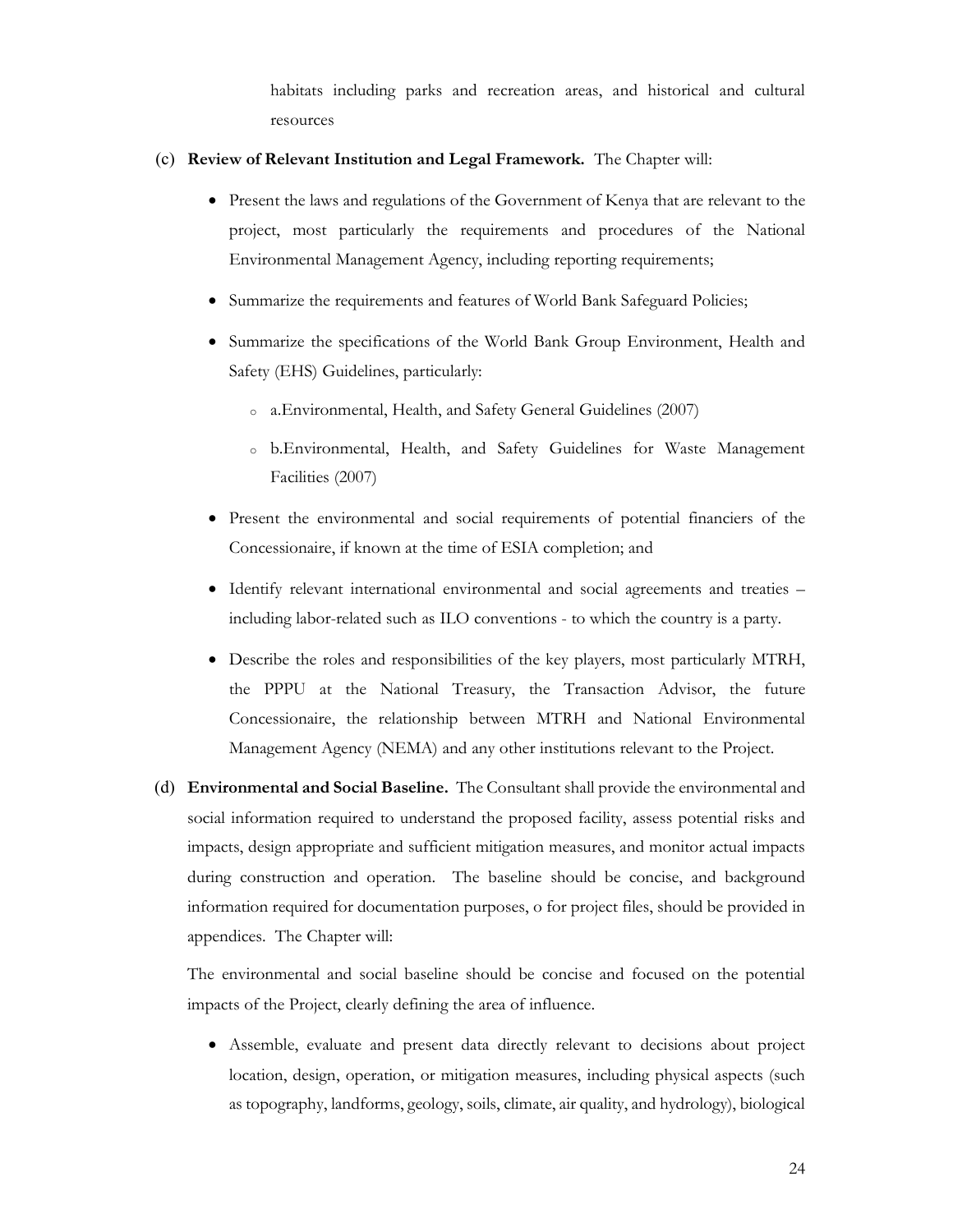aspects (including biodiversity, fauna, flora, animal migration, endangered species, critical natural habitats, forests, protected and sensitive areas), and socio-economic conditions (such as demography, settlements, community structures, vulnerable and marginalized groups, sources and distribution of income, employment and labour markets, land use, and cultural heritage).

- Organizes and presents data according to three levels of detail: (i) footprint, (ii) a buffer area around the project and its associated facilities, and (iii) area of influence.
- As necessary, illustrate baseline data with figures and maps.
- Identify any social and environmental changes anticipated before the activities commence, and take into account current and proposed development activities within the area of influence, even if not directly connected to the project.
- Identify and estimate the extent, quality, accuracy and reliability of available data, of key data gaps, and of uncertainties associated with predictions.
- Specify topics that require further attention, including costs and time estimates.
- Carry out any field surveys, interviews, and consultations needed to fill information gaps critical to assess potential impacts and define mitigation measures.
- Confirm the accuracy of available data by "walking the site", including photographic illustration of all key points and findings.

# Biophysical Environment

The Consultant shall include the following:

- Description of the geology and geomorphology of the proposed site (rock types, reported, fractures/faulting, folding, warping), and history of any volcanic activity, seismicity and associated hazards
- Topography of the site for the proposed facility and of surrounding areas where there might be an aesthetic impact;
- Soil type, classification, characteristics, soil properties, soil cover, field permeability tests, geotechnical surveys etc. are important engineering considerations for design of structures.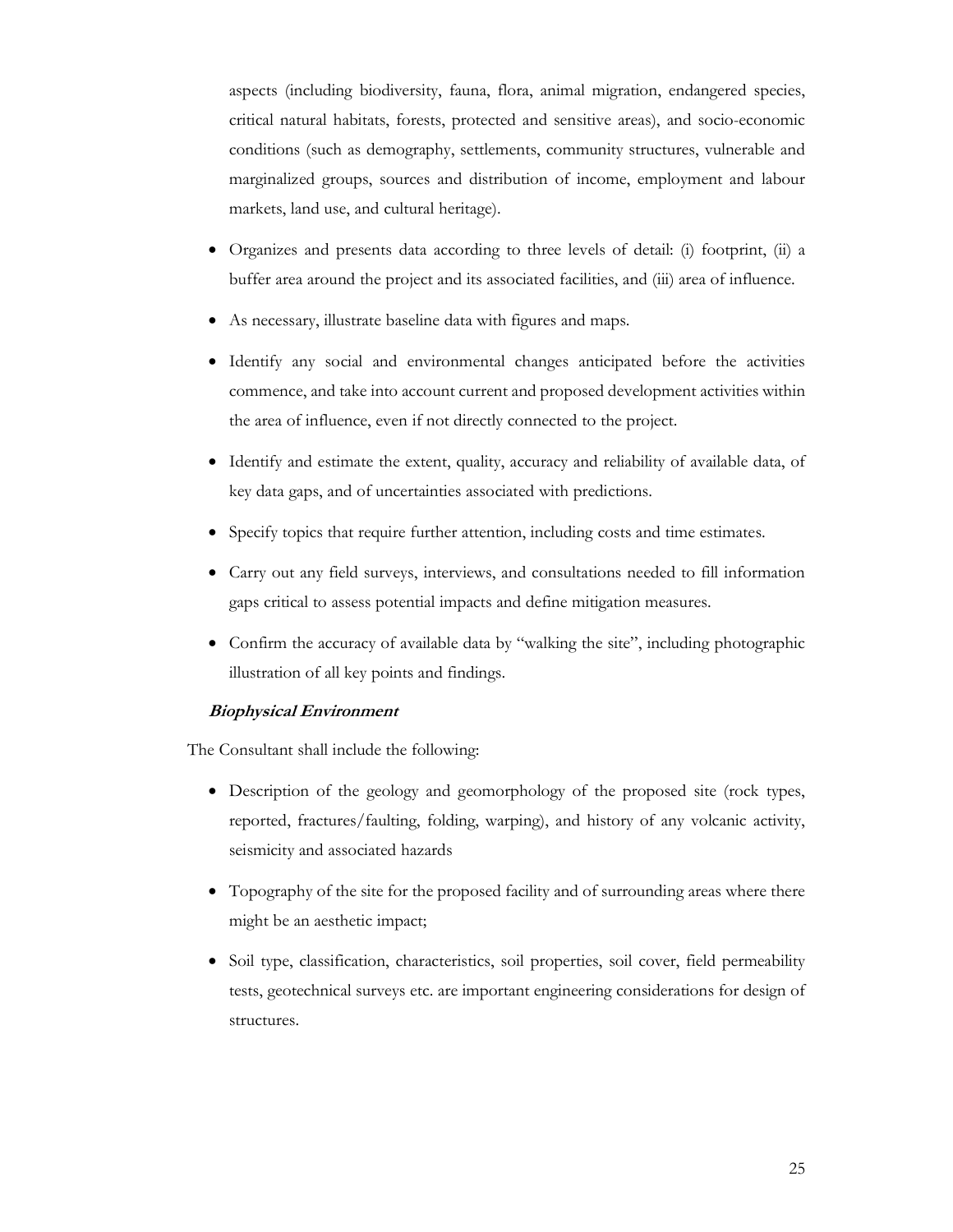- Meteorological data for 10-year period from the nearest weather station: (i) wind speed and direction: (ii) rainfall; (iii) relative humidity; (iv) temperature, and; (v) barometric pressure
- Ambient air parameters, such as RSPM, nitrogen dioxide, sulphur dioxide, carbon monoxide, heavy metals and other harmful air pollutants should be collected.
- Background noise pollution up to 1 km or nearest residential areas, as per the NEMA regulations
- Information on quarries that might be used by the Project, including location, management and track record, yields, strength of rock.
- Information on waste disposal sites that might be used during construction or operation of the proposed facility
- Information on potential sources of workers during construction, and of staff during operation of the facilities.
- Current procedures for managing waste and effluents from the College of health sciences and related facilities, and identification any impacts that hospital waste and effluents currently have on the environment, inside and outside the hospital sites.

# Socio-Economic and Occupational Health Environment

The Consultant shall:

- Characterize the neighbourhood in which the facility will be located, in terms of demography, land use, economic activities, employment and education, and access to the proposed facilities
- Describe the social and economic aspects of the service area (number of inhabitants, residential areas including the type of structures involved, land use, including previous use over the last 20-50 years, industrial areas, transfer stations, current land-based livelihood strategies if any).
- Identify significant and secondary social risks, concerns, perceptions and impacts associated with the design, construction and operation of the project
- Analyse the poverty level, vulnerability and social risks, such as prevalence of sexual and gender- based violence (SGBV), high-risk behaviours among youth, child and forced labour in the construction sector, community cohesiveness.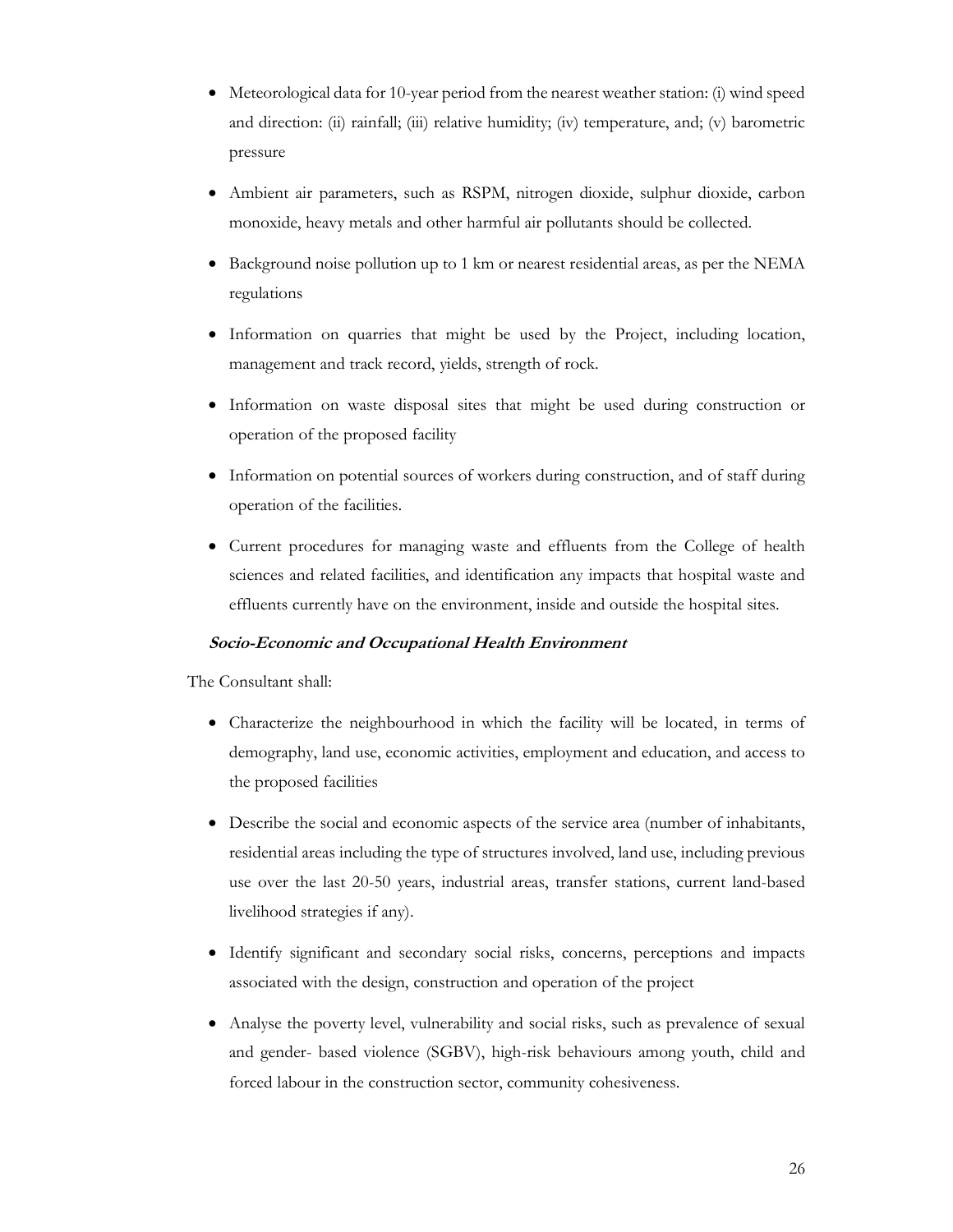- Provide data on vulnerable or disadvantaged groups (if any) and if relevant. Data should be disaggregated accordingly if technically and financially feasible. To the extent possible demographic data should report on HHs with members with disabilities legacy issues on land take for the project and associated facilities.
- Describe the existing facilities and of its personnel, including existing staff houses and any livelihood activities on hospital grounds.
- Provide information on the service areas for the College of health sciences.
- Provide information on Environment, Health, and Safety (both occupational and community) performance in the building construction sector, and identify potential challenges and weaknesses.
- (e) Potential Risks and Impacts. The Consultant shall:
	- Describe the methodology used to identify and assess the likely environmental and social risks and impacts.
	- Determine the scale and nature of the changes that the construction and operation of the proposed facilities will bring about to the baseline environmental and social conditions.
	- Identify and assess the potential environmental and social risks and impacts that might be caused by the construction and operation of the proposed facility, including positive and negative impacts.
	- Quantify impacts to the extent possible, in terms of costs and benefits and distinguish between positive and negative impacts, direct and indirect impacts, and immediate and long-term impacts.
	- Determine whether potential risks and impacts are irreversible or reversible, permanent or temporary, direct or indirect, or large scale or local.
	- Identify residual impacts that cannot be avoided or mitigated.
	- Identify and assess cumulative impacts.

# Impacts during construction

 Assess the potential positive and negative direct and indirect environmental and social impacts of the Project, as measured in comparison with baseline conditions, during construction and operation of the College of health sciences and related facilities;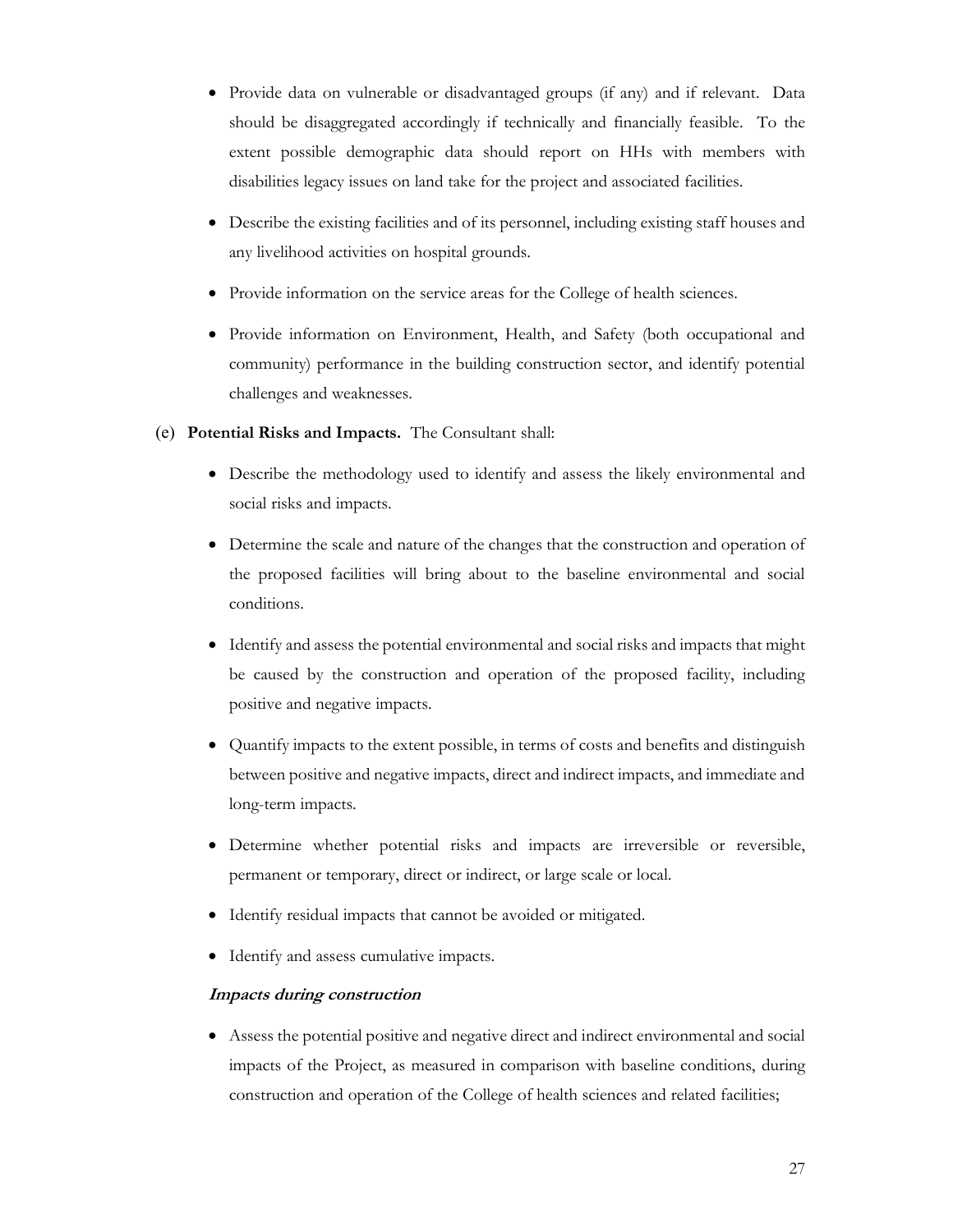- Assess potential for cumulative impacts that result from the incremental impact, on areas or resources used or directly impacted by the project, from other existing, planned or reasonably defined developments at the time the risks and impacts identification process is conducted.
- Identify the receptors that may be affected, indicating their sensitivity and significance
- Describe how impacts should be assessed, such as model studies, empirical observation, reference to similar situations, or reference to existing studies
- Quantify impacts to the extent possible, in terms of their magnitude, duration and consequences, including in terms of environmental costs and benefits
- Distinguish impacts of pre-construction, construction and operation
- Determine if the potential impacts are: (i) avoidable; (ii) temporary and reversible; (iii) permanent and irreversible; (iv) short-term or long-term, and; (vi) large scale or local
- Highlight when the consequence of impacts cannot be determined.
- Distinguish the risks and impacts that are the direct responsibility of contractors, such as all aspects of construction site management, from those that are out of the control of contractors and are instead the responsibility of public authorities, such as the Project's design, the granting of permits, and monitoring of the environmental and social performance of contractors (poor supervision of contractors can be a major risk).
- Distinguish the risks and impacts for construction workers (occupational health and safety), from the risk and impacts for other stakeholders (community health and safety), including students, staff and neighboring communities
- Identify and describe potential major social and environmental impacts from the project development which could be significant over the long-term. Describe as a minimum, the environmental and social consequences from construction activities:
	- <sup>o</sup> Impacts affecting air quality by dust emissions of construction works
	- <sup>o</sup> Noise impacts
	- <sup>o</sup> Impacts on flora and fauna
	- <sup>o</sup> Impacts on hydrology
	- <sup>o</sup> Impacts on geology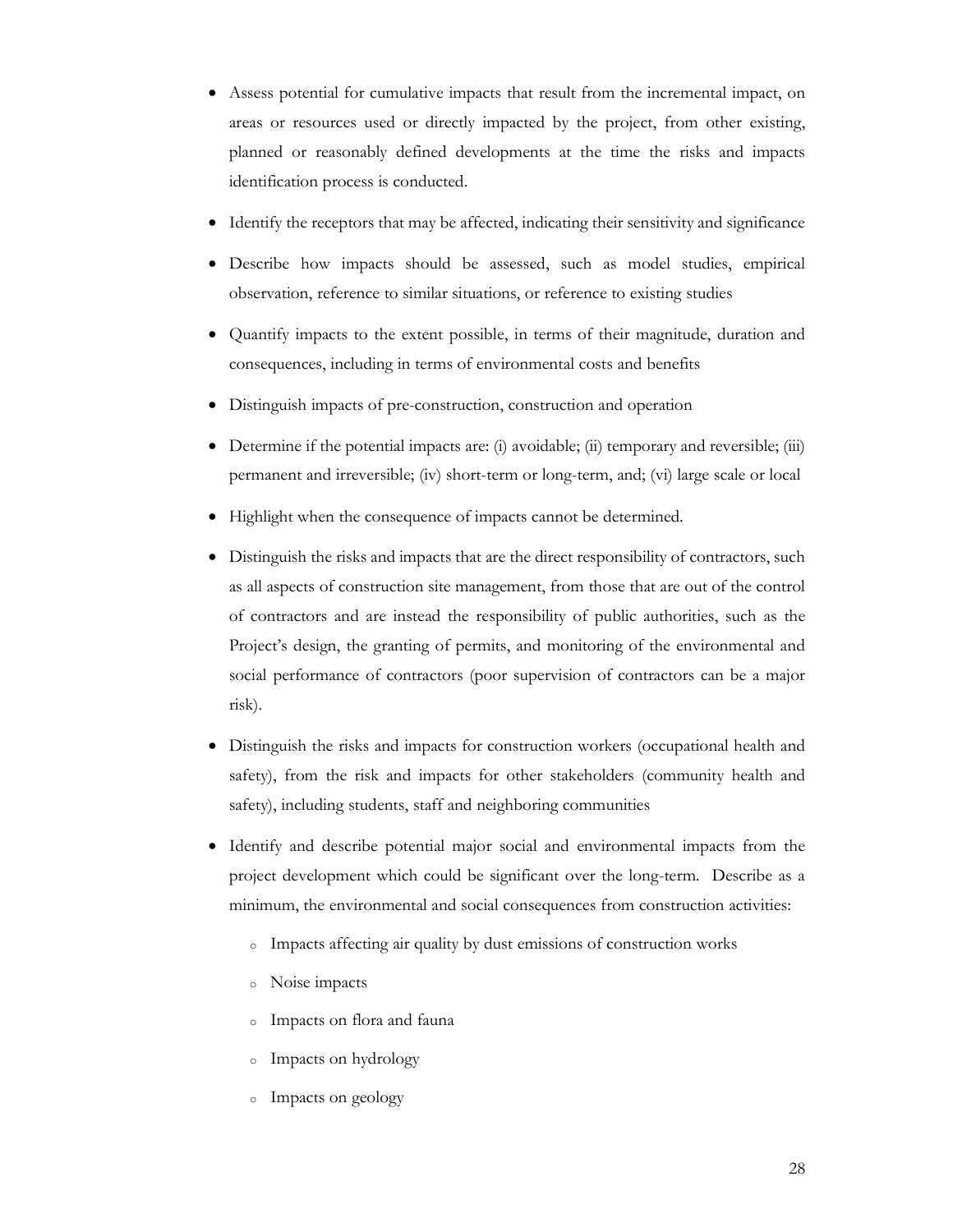- <sup>o</sup> Impacts affecting air quality by equipment and vehicles exhaust
- <sup>o</sup> Impacts of construction waste other than excavated soil
- <sup>o</sup> Risk of damaging Chance-Find antiquity objects
- <sup>o</sup> Impact to neighborhoods along direct haul routes from increased traffic (primarily noise, dust, litter, odour, and vibrations), and including economic development due to improvements in roadways and trade from refuse haulage personnel;
- <sup>o</sup> Impacts on local traffic, and the risk of traffic accidents
- <sup>o</sup> Analyse and describe potential sources of conflict, disputes or grievances during construction and operation of the MTRH CHS
- <sup>o</sup> Labour influx as a direct result of the activities;

## Impacts during operations

- Identify operation impacts from waste disposal including a clear description of the different types of waste from all the facilities (sources) including an estimation of the quantities of HCWs.
- Describe the toxicity of the different types of wastes based on their hazard nature (waste classification)
- Describe the waste characteristics e.g., those with a high content of heavy metals (e.g., cadmium, thallium, arsenic, lead)
- Describe the impacts from exhaust air equipment
- Describe impacts from pollutants potentially emitted from hospital waste incinerator (HWI) that will be installed for waste management e.g., Heavy metals; Organics in the flue gas, Various organic compounds
- Describe sources of air emissions at the College of health sciences (HCF) may include exhaust air from heating, ventilation, and air conditioning (HVAC) systems, ventilation of medical gases and fugitive emissions released from various sources from waste incineration if this waste management option is selected by the facility. In addition, air emissions may result from combustion related to power generation.
- Distinguish biomedical waste from other types of waste.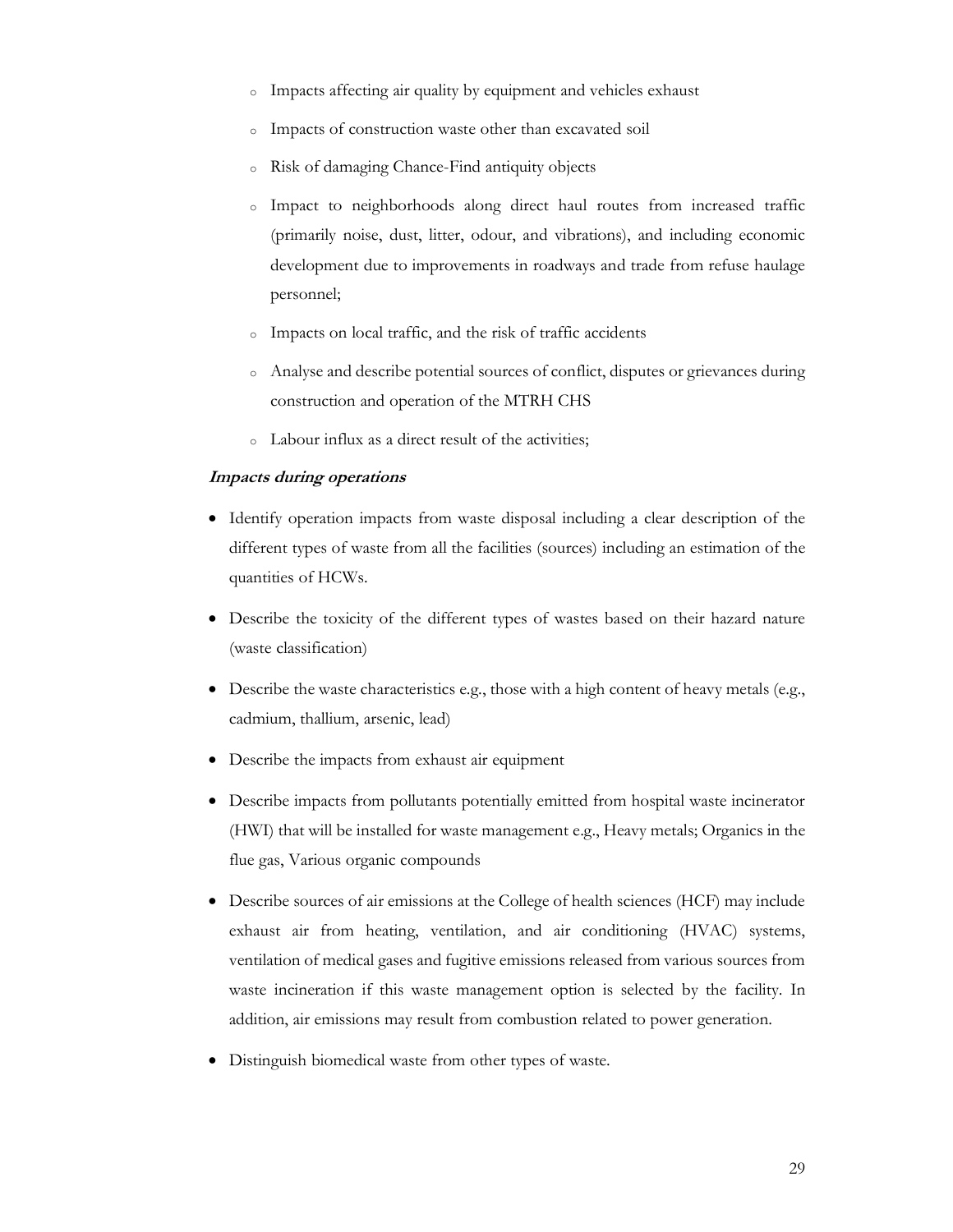- Describe impacts from process wastewater from HCF. Wastewater may also result from treatment disposal technologies and techniques, including autoclaving, microwave irradiation, chemical disinfection, and incineration (e.g., treatment of flue gas using wet scrubbers which may contain suspended solids, mercury, other heavy metals, chlorides, and sulphates).
- Identify and describe waste disposal measures of all types and categories of wastes and related impacts
- Identify and describe waste storage measures (temporary and permanent) of all types and categories of wastes and related impacts.
- Identify and describe waste transportation measures (within the facility and outside of the facility) of all types and categories of wastes and related impacts
- Risks to Occupational Health and Hygiene- HCF health and safety hazards may affect health care providers, cleaning and maintenance personnel, and workers involved in waste management handling, treatment, and disposal. Identify and describe specific hazards and impacts associated with:
	- <sup>o</sup> Exposure to infections and diseases
	- <sup>o</sup> Exposure to hazardous materials / waste
	- <sup>o</sup> Exposure to radiation
	- <sup>o</sup> Fire safety
- Identify impacts associated with community health and safety particularly related to transport, storage and disposal of hazardous health care waste and at associated waste disposal sites (e.g., landfills).
- (f) Analysis of Alternatives. The Consultant will:
	- Describe the technology, design, and operation alternatives to the proposed facility associated ancillary facilities that were examined in the course of screening sites and conducting preliminary design and assessment of the proposed site., including the "without project" scenario of continuing with the existing College of health sciences.
	- Provide reasons why an upgrade of the MTRH CHS and related facilities was selected.
	- Compare the alternatives in terms of potential environmental and social impacts (which are irreversible, unavoidable and which can be mitigated); expected social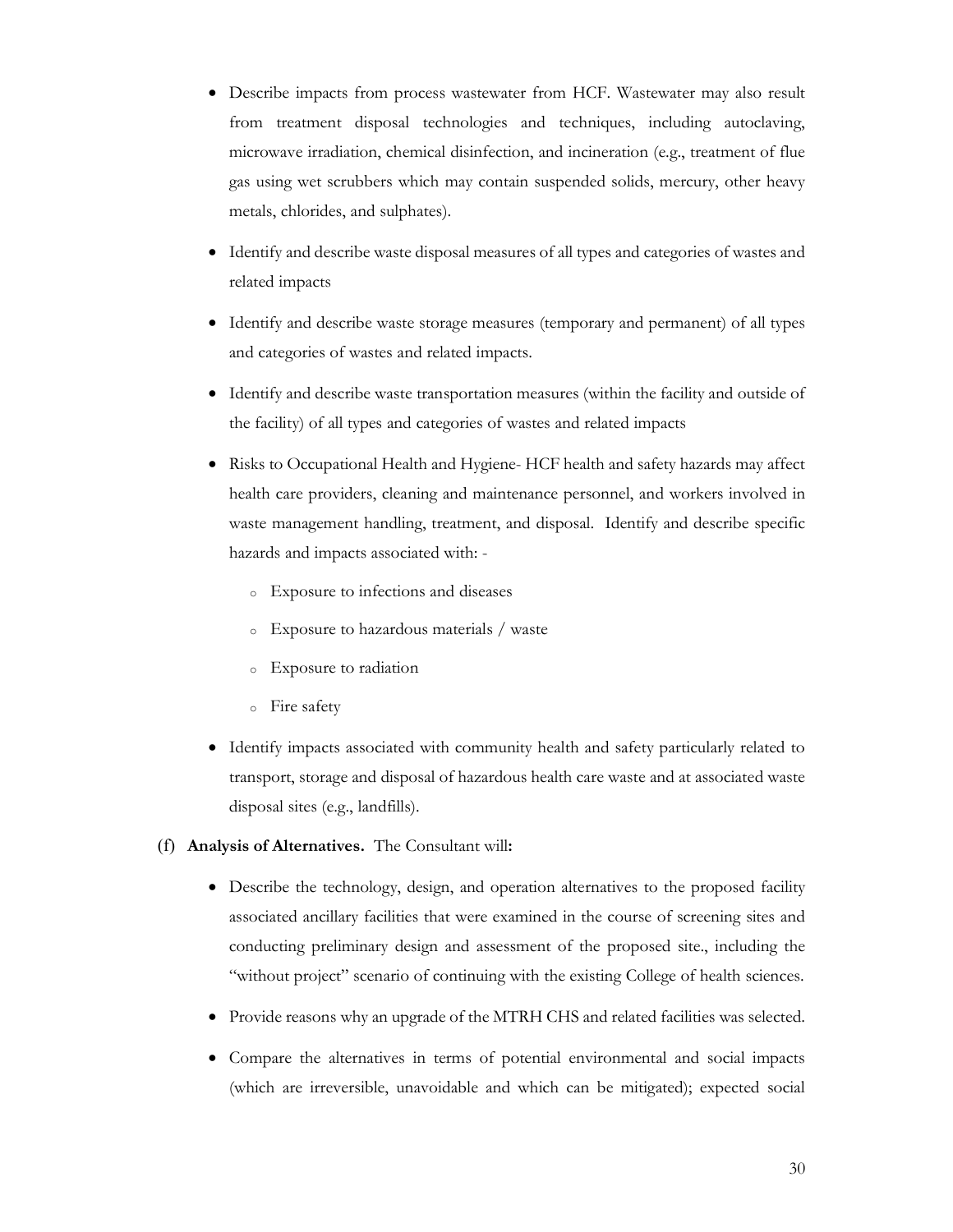benefits; capital and recurrent operational costs; sustainability under local conditions; and institutional, training and monitoring requirements. When possible, the costs of the environmental and social impacts and of the necessary mitigation measures should be quantified.

- Include alternatives considered for waste management, including waste minimization and waste disposal.
- Include intangible social factors such as proximity to relatives.
- (g) Public Consultations and Disclosure. The Chapter will present and analyse the results of two public meaningful and accessible consultation conducted by the Consultant: (i) during the preparation and finalization of the ToRs; and (ii) when the draft ESIA reports is ready.

The Chapter must:

- Indicate when, where and who attended the consultations
- Document the concerns and expectation expressed by stakeholders, including potentially Project Affected Persons (PAPs)
- Indicate how the views of stakeholders were incorporated into the design of the proposed facility.

Disclosure of the draft report prior to the second consultation shall be done in a manner, form and language that is understandable and accessible to enable the public full participation.

#### Outline of the ESMP

The ESMP will specifically describe individual mitigation and monitoring measures during both construction, operation and decommissioning, assign institutional responsibilities, and estimate the resources required for its implementation.

The Consultant will prepare the ESIA according to the following outline:

(a) Mitigation Plan. Identifies feasible and cost-effective measures that may avoid potentially significant adverse environmental impacts or reduce them to acceptable levels. The plan includes compensatory measures if mitigation measures are not feasible, cost-effective, or sufficient. The plan distinguishes between the construction and operations phases. The plan is organized specifically, the plan:

(i)Mitigation plan, including Contractor Clauses. Distinguish the mitigation measures that will be the responsibility of MTRH and the Concessionaire from the measures that will be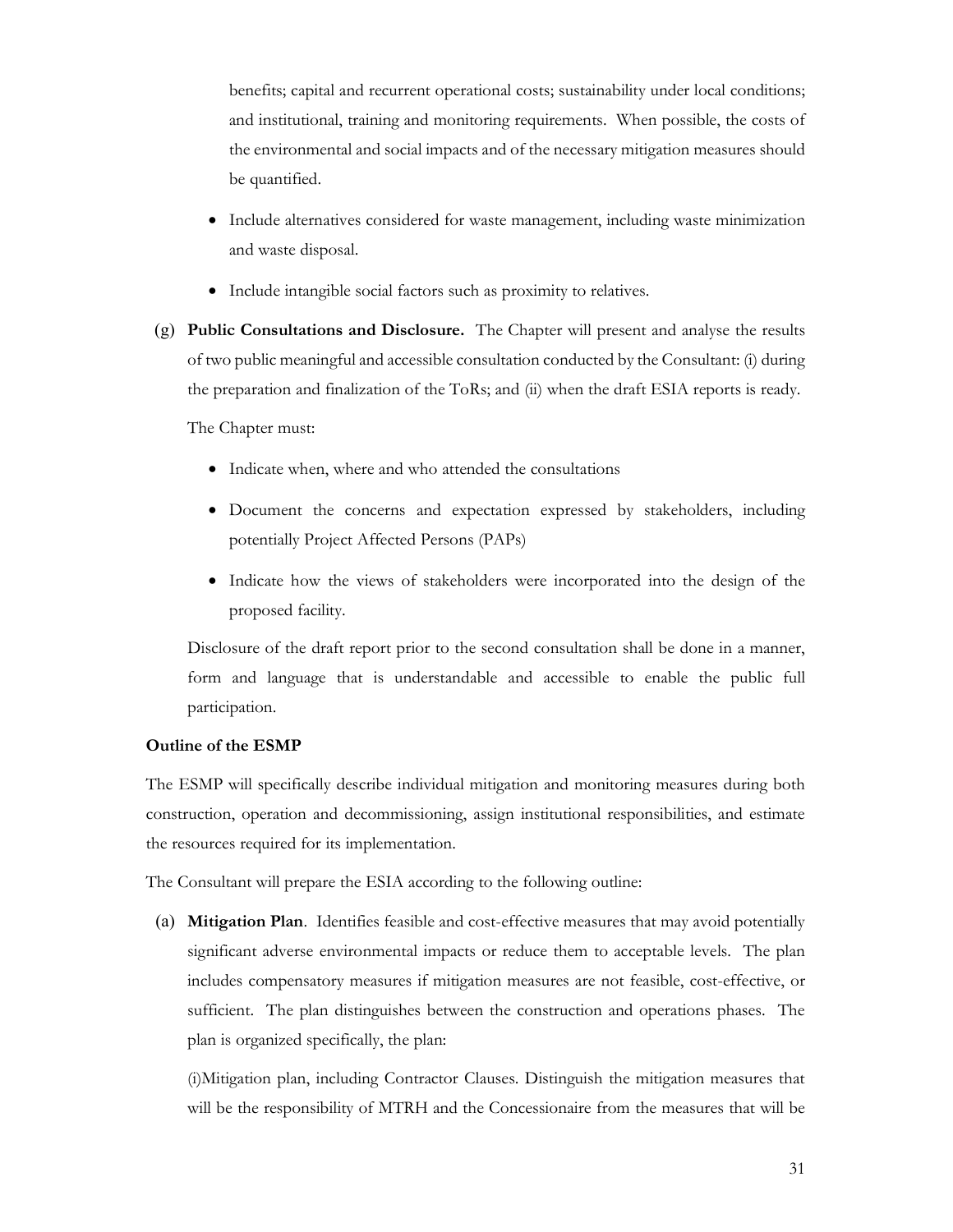the direct responsibility of contractors. The mitigation measures for which contractors will be directly responsible will be managed through a set of Environmental and Social Clauses, including a Code of Conduct, worker Grievance Redress Mechanisms, and monitoring requirements. Example of such clauses (Minimum Environmental and Social Criteria) are included in Annex 2.

- identifies and summarizes all anticipated significant adverse environmental impacts (including those involving indigenous people or involuntary resettlement), and identifies both generic and site specific environmental and social mitigation measures during construction and maintenance phases;
- describes with technical details--each mitigation measure, including the type of impact to which it relates and the conditions under which it is required (e.g., continuously or in the event of contingencies), together with designs, equipment descriptions, and operating procedures, as appropriate;
- include emergency/disaster preparedness plans;
- describes with details other plans that will be required during the construction and operation phases (e.g., Contractor ESMP, Occupational Health and Safety plans and labour influx plan).
- estimates any potential environmental impacts of these measures;
- provides linkage with any other mitigation plans (e.g., for involuntary resettlement, indigenous peoples, or cultural property) required for the project.
- includes additional data collection to fill identified data gaps

#### (b) Environmental and Social Clauses for Contractor clauses will:

- Define environmental and social clauses that the Concessionaire and its contractors will include in bidding documents and contracts for the construction and for the supervision of the proposed facility, to ensure satisfactory environmental, social, health and safety performance of activities.
- The clauses will cover occupational health and safety in communities affected by the rehabilitation activities and its associated ancillary facilities, worksite health and safety; environmental management of construction sites; labour camps/labour influx; labour rights and the employment of community members; and land, property and livelihood compensation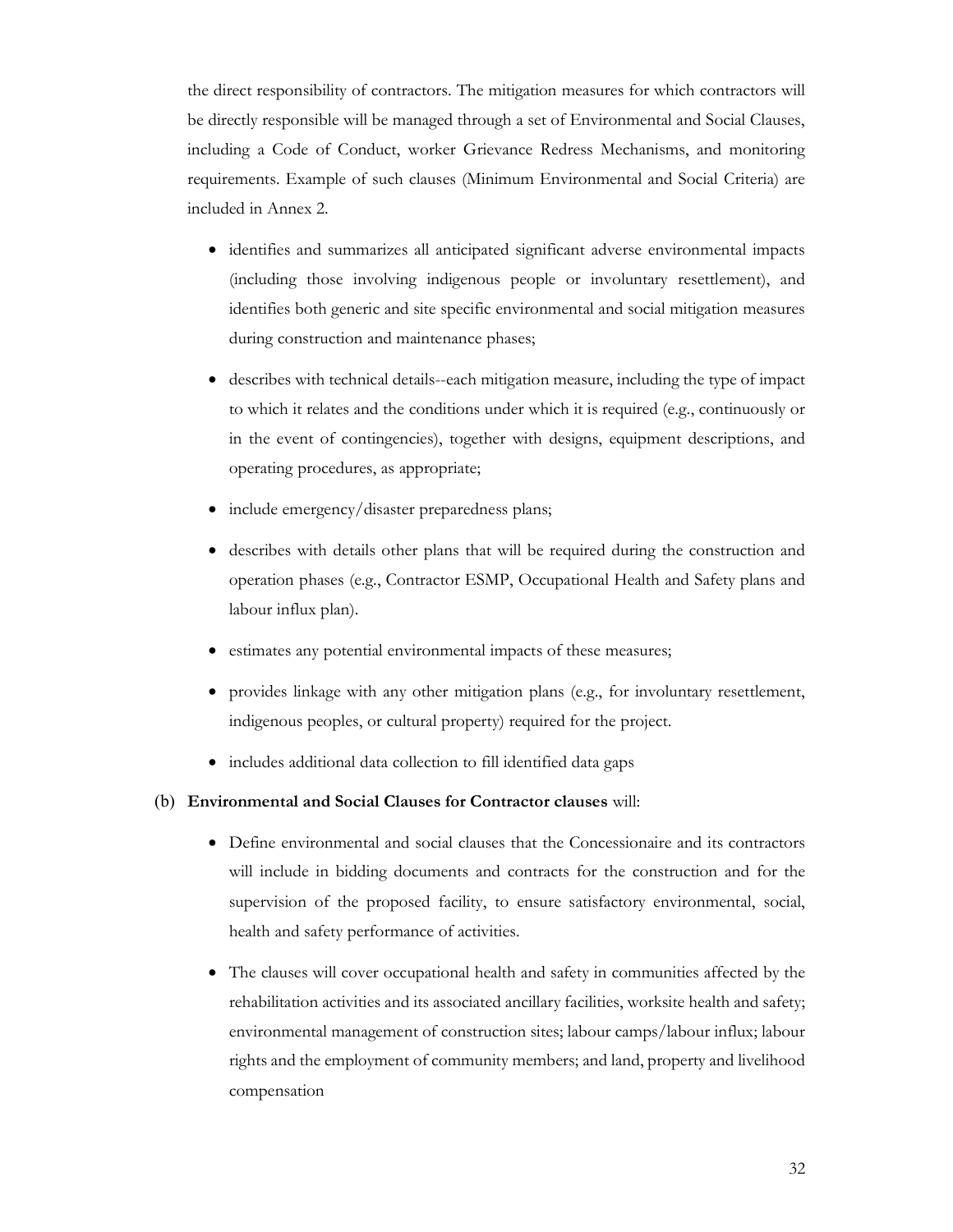- The Clauses will include a Code of Conduct template that addresses workplace sexual abuse and exploitation (SEA) and sexual harassment (SH).
- (c) Monitoring Plan. The Consultant will:
	- Detail Hospital procedures to monitor the implementation of the E&S risk and impact mitigation measures under its control and responsibility, as identified in the first Chapter of the ESMP.
	- Detail the Hospital procedures to monitor the environmental and social performance of the Concessionaire during construction and operation of the facility, including technical details of monitoring measures that indicate the parameters to be measured, methods to be used, sampling locations, frequency of measurements, detection limits (where appropriate), and definition of thresholds that will signal the need for corrective actions
	- Provide monitoring and reporting procedures to: (i) ensure early detection of conditions that necessitate particular mitigation measures; and (ii) furnish information on the progress and results of mitigation.
	- Define a set of indicators that will be used by MTRH to report on the implementation of risk mitigation measures to GoK and the World Bank, and will also be used by the Concessionaire to report to MTRH.
	- Define the types of reports, roles and accountability (who reports who gets the reports), when and how frequently reports are prepared
	- Provide an outline of the report on implementation of E&S risk mitigation measures by MTRH (as relevant) and the Concessionaire that they will prepare from time to time
	- Define procedures to trigger change management and the management of corrective actions
	- List mandatory government clearance requirements, most particularly NEMA's certification of compliance and annual environmental audits during operation
- (d) Institutional Arrangements. The Consultant will:
	- Describe institutional arrangements, responsibilities and procedures within the PPP Unit, the implementing partner, and the concessionaire and its contractors to carry out each of the mitigatory and monitoring measures (e.g., for operation, supervision,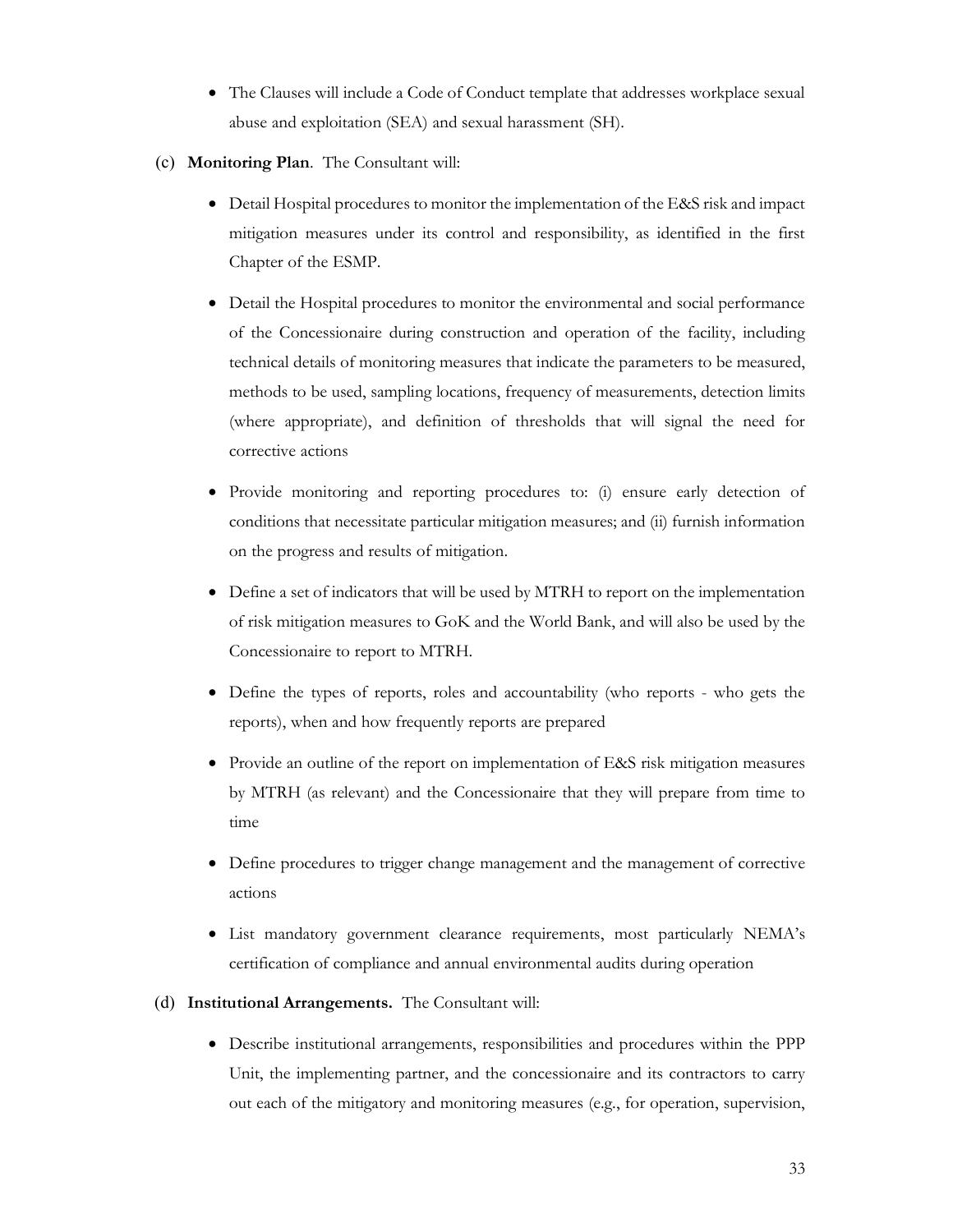enforcement, monitoring of implementation, remedial action, financing, reporting, and staff training).

- Recommend, if necessary, institutional strengthening required at the PPP Directorate and the Contracting Authority
- Include training of contractors regarding the environmental and social clauses that apply to them.
- Estimate the resources required by the concessionaire to implement and monitor the ESMP, such as level of effort (LOE), and equipment.
- As necessary, propose capacity building, additional technical support or organizational changes, to ensure the timely and effective implementation of the ESMP.
- (e) Stakeholder Engagement Plan (SEP), including Grievance Redress Mechanism. The Consultant should refer to suggested outline for a Stakeholder Engagement Plan in Annex B of IFC's Guidance Note 1: Assessment and Management of Environmental and Social Risks and Impacts (2012).

The consultant shall:

- Verification of social due diligence measures, which involves describing the social, economic and cultural status of the project area.
- Identify and map relevant stakeholders and describe requirements for stakeholder engagement and consultations (public participation) during the ESIA process, with special consideration of local conditions.
- Undertake public stakeholder consultations as described in Part II section 17 of the Environmental (Impact Assessment and Audit) Regulations, 2003 and the World Bank Safeguards Policies. Public consultations should be transparent, accessible to stakeholders involved and conducted in consideration of socially acceptable means in relation to the project area.
- Organize forums for public participation to enable interested & affected parties to present their concerns and opinions regarding the proposed project, the stakeholders should include County officials, relevant Government agencies, community groups, and NGOs. The views of the public will be solicited and incorporated in the ESIA report.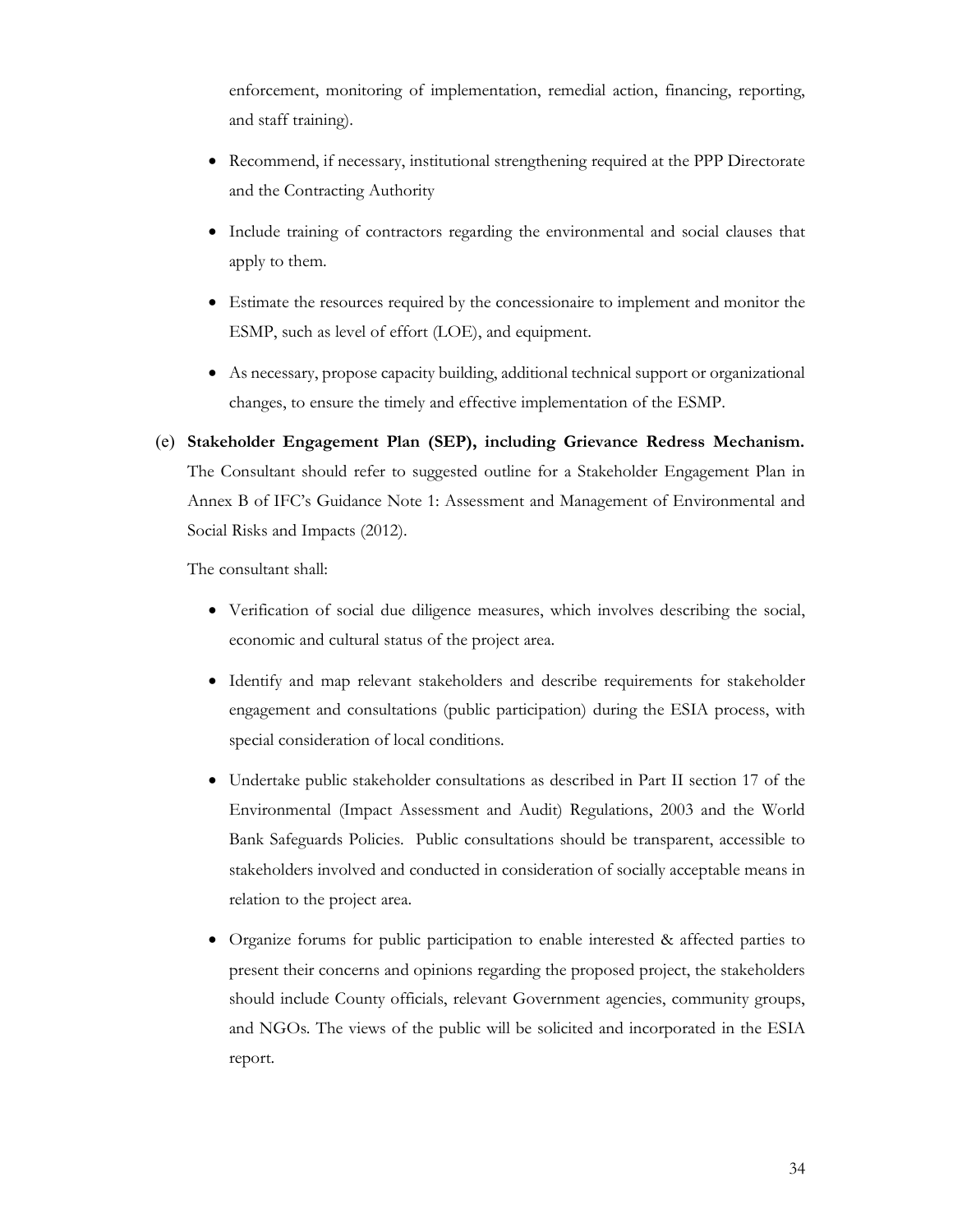- Record public consultations and other actions that will indicate participation of interested and affected parties throughout the ESIA study process, including: surveys used to seek views of affected stakeholders; date and location of consultation meetings; a list of attendees, their affiliation, contact addresses and a summary. The SEP must present an approach to ongoing stakeholder engagement.
- Keep a record of all consultation meetings, including date and location, a list of attendees, their affiliation and contact addresses, voiced concerns or opinions, and how these concerns were incorporated into the design of the project. The record should also indicate any surveys used to seek views of affected stakeholders. A record of information disclosure, public consultations and surveys should be summarized in the ESIA and the records preserved to indicate participation of interested and affected parties throughout the ESIA study process. Such records may include: surveys used to seek views of affected stakeholders; date and location of consultation meetings; a list of attendees, their affiliation, contact addresses and summaries of the outcome of the meetings. This section needs to present an approach to ongoing stakeholder engagement.
- Describe the Grievance Redress Mechanism (GRM), including procedures for receiving, handling and resolving complaints for each project. The GRM must specify entry points for complaints, assign responsibilities, and define timelines for the resolution of complaints.
- (f) Assessment of Capacity for Environmental and Social Risk Management. The Consultant will:
	- Assess MTRH's current systems and its capacity to manage the environmental and social aspects of the tendering processes, and to monitor and oversee the environmental and social performance of the Concessionaire during Project implementation.
	- Recommend measures to close any capacity gap, to ensure that MTRH has the capacity to meet the requirements of the World Bank's safeguard policies, such as staff recruitment, staff training, the development of procedures, and the use of contractors to supplement MTRH's capacity. These measures will be summarized in an action plan, including a timeline and itemized costs for capacity strengthening measures.
- (g) Implementation Schedule and Cost Estimates. The Consultant will: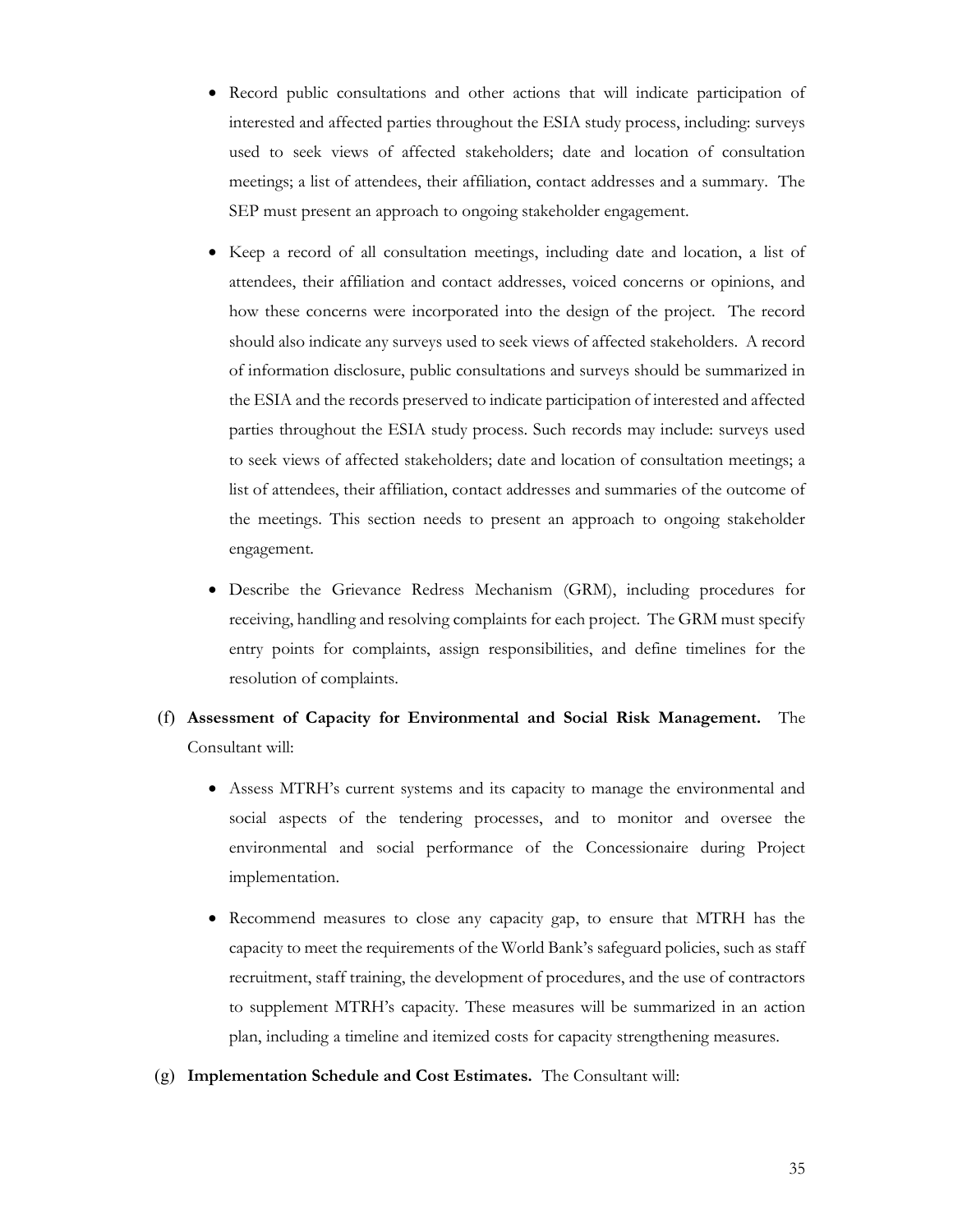- Provide a clear statement of financial responsibilities
- Identify summary of costs for implementation of the proposed mitigation measures
- Provide detailed estimated budget for all phases of the project including planning, implementation, monitoring and evaluation, with contingencies
- Include an implementation schedule for mitigation measures that must be carried out as part of the project, showing phasing and coordination with overall project implementation plans;
- Estimate the capital and recurrent cost estimates and sources of funds for implementing the Environmental and Social Management Programs

#### Annexes

These following documents will be required as annexures to the ESIA:

- (i) List of report preparers--individuals and organizations.
- (ii) Terms of Reference
- (iii) References. Documents all sources of written information, both published and unpublished, used in the ESIA.
- (iv) Records of public participation and consultations for obtaining the informed views of the affected and interested parties, as well as local nongovernmental organizations (NGOs), on the positive and negative impacts of the proposed project. The records will summarize concerns and opinions presented during the consultations. The record will also specify any means other than consultations (e.g., surveys) used to obtain the views of affected groups and local NGOs.
- (v) Records of consultation meetings with institutional stakeholders
- (vi) Tables presenting the relevant data referred to or summarized in the main text.
- (vii) List of associated reports, if any